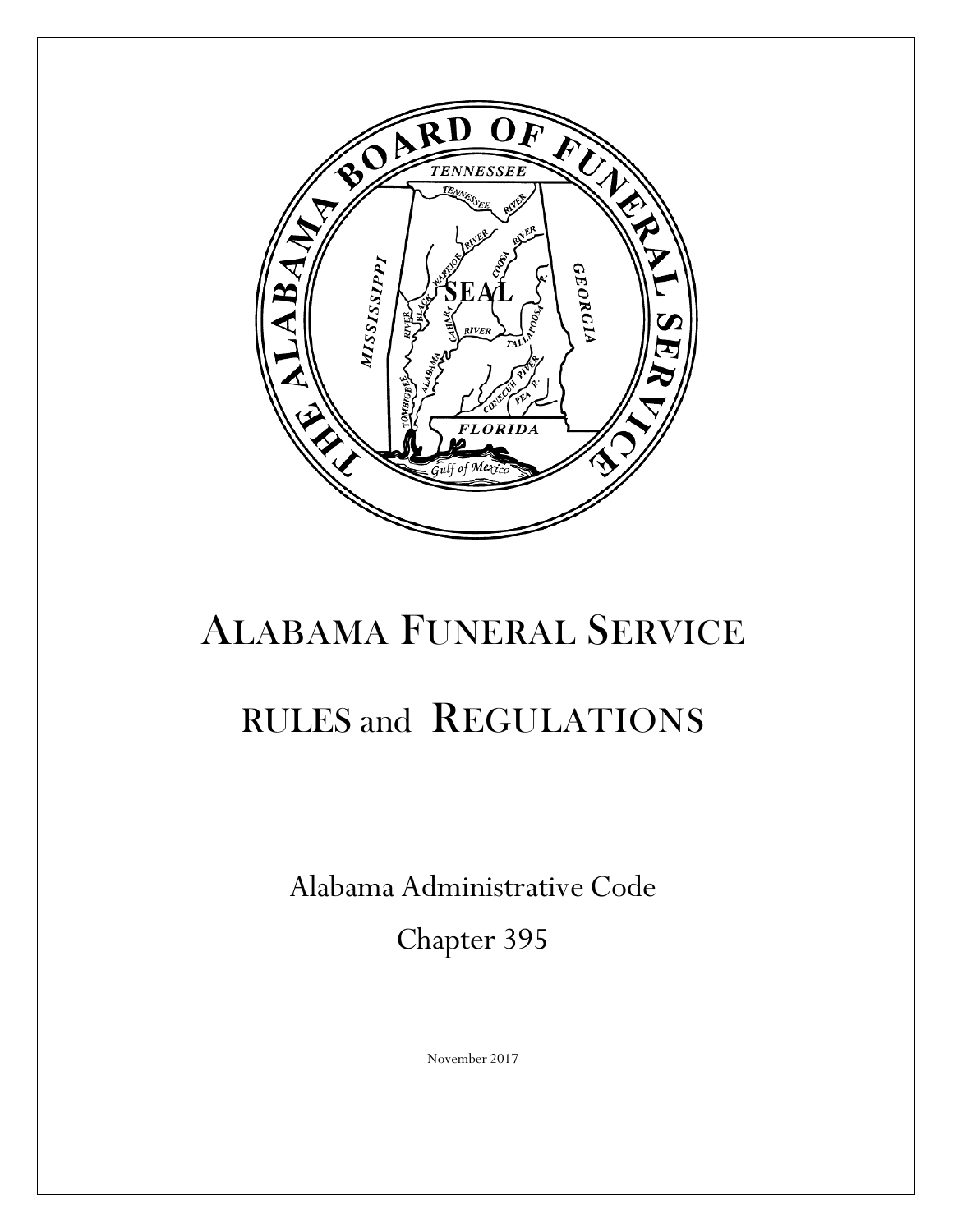|                                                          | <b>CHAPTER 395-X-1 BOARD AND ITS MEMBERS</b>         |                                                       | Page No. |
|----------------------------------------------------------|------------------------------------------------------|-------------------------------------------------------|----------|
| 395-X-1-.01                                              | Organization                                         |                                                       | 69       |
| $395 - X - 1 - 02$                                       |                                                      |                                                       | 70       |
| $395 - X - 1 - 03$                                       | <b>Meetings</b>                                      |                                                       | 70       |
| $395 - X - 1 - 04$                                       | <b>Board Staff</b>                                   |                                                       | 71       |
| $395 - X - 1 - 05$                                       | <b>Applicability</b>                                 |                                                       | 71       |
|                                                          | <b>CHAPTER 395-X-2 LICENSE</b>                       |                                                       | Page No. |
| $395 - X - 2 - 01$                                       | <b>Application for License</b>                       |                                                       | 72       |
| $395 - X - 2 - 02$                                       | <b>Renewal of License</b>                            |                                                       | 73       |
| $395 - X - 2 - 03$                                       | <b>Fees</b>                                          |                                                       | 74-75    |
| $395 - X - 2 - 04$                                       | <b>Display of Licenses</b>                           |                                                       | 76       |
| $395 - X - 2 - 05$                                       | <b>State Laws Examination</b>                        |                                                       | 76       |
| $395 - X - 2 - 06$                                       | <b>Disaster Mutual Aid</b>                           |                                                       | 77       |
| $395 - X - 2 - 07$                                       | <b>Continuing Education</b>                          |                                                       | 77       |
| $395-X-2-08$                                             | <b>Cremationist</b>                                  |                                                       | 80       |
|                                                          | <b>CHAPTER 395-X-3 APPRENTICE</b>                    |                                                       | Page No. |
| $395 - X - 3 - 01$                                       | <b>Apprentice Funeral Director</b>                   |                                                       | 81       |
| $395 - X - 3 - 02$                                       | <b>Apprentice Embalmer</b>                           |                                                       | 81       |
| $395 - X - 3 - 03$                                       | <b>Apprentice Supervision</b>                        |                                                       | 82       |
|                                                          |                                                      | <b>CHAPTER 395-X-4 INVESTIGATIONS AND INSPECTIONS</b> | Page No. |
| 395-X-4-.01                                              | <b>Original Inspection of Funeral Establishments</b> |                                                       | 84       |
| $395 - X - 4 - 02$                                       | <b>Annual Inspections of Funeral Establishments</b>  |                                                       | 85       |
| $395 - X - 4 - 03$                                       | <b>Complaints and Investigations</b>                 |                                                       | 85       |
| $395 - X - 4 - 04$                                       | <b>Managing Funeral Director</b>                     |                                                       | 86       |
| $395 - X - 1 - 05$                                       | <b>Business Cards</b>                                |                                                       | 86       |
| $395 - X - 1 - 06$                                       | <b>Records</b>                                       |                                                       | 86       |
| <b>CHAPTER 395-X-5 PAYMENTS TO THE BOARD</b><br>Page No. |                                                      |                                                       |          |
| $395 - X - 5 - 01$                                       | <b>Payments to The Board</b>                         |                                                       | 87       |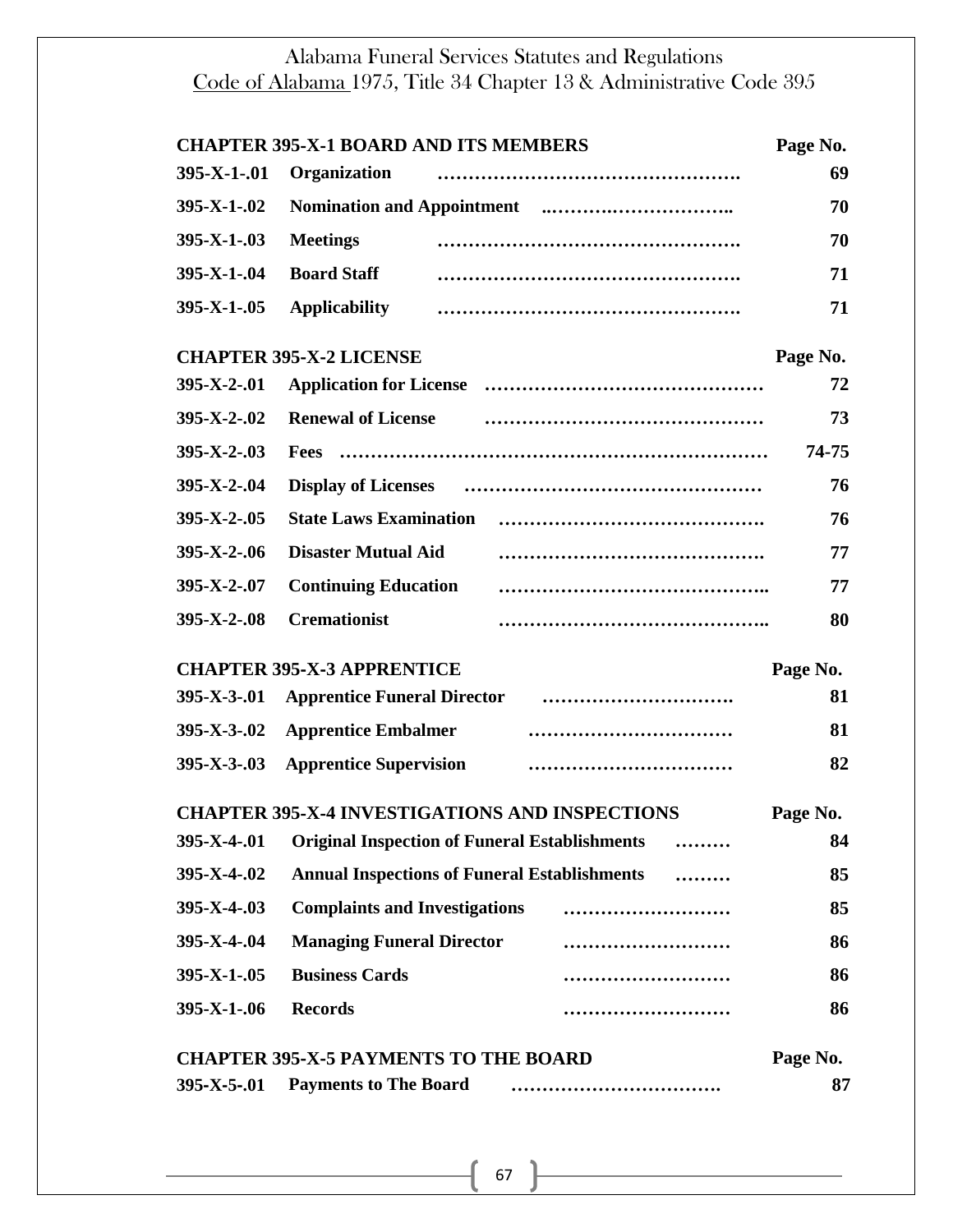| <b>REQUIREMENTS</b>  | <b>CHAPTER 395-X-6 FUNERAL ESTABLISHMENT</b> | Page No. |
|----------------------|----------------------------------------------|----------|
| $395 - X - 6 - 01$   | <b>Preparation Room</b>                      | 88       |
| $395 - X - 6 - 02$   |                                              | 89       |
| $395 - X - 6 - 03$   | <b>Rest Rooms</b>                            | 90       |
| $395 - X - 6 - 04$   | <b>General Interior</b>                      | 90       |
| $395 - X - 6 - 0.05$ | <b>General Exterior</b>                      | 90       |
| $395 - X - 6 - 06$   | <b>Embalming Records</b>                     | 91       |
| $395 - X - 6 - 07$   | <b>Identification of Dead Human Bodies</b>   | 91       |
| $395 - X - 6 - 0.08$ | <b>Mortuary Services</b>                     | 92       |
| $395 - X - 6 - 0.09$ | <b>Crematory</b>                             | 92       |
| $395-X-6-10$         | <b>Crematory Holding Room</b><br>            | 93       |
| $395 - X - 6 - 11$   | <b>Refrigeration Unit</b><br>                | 93       |
| $395 - X - 6 - 12$   | <b>Combustible Cremation Container</b>       | 94       |
| $395 - X - 6 - 13$   | <b>Internal Identification System</b><br>    | 94       |
| $395 - X - 6 - 14$   | <b>Cremation Records</b><br>                 | 95       |
| $395 - X - 6 - 15$   | <b>Inspection Penalties</b><br>              | 96       |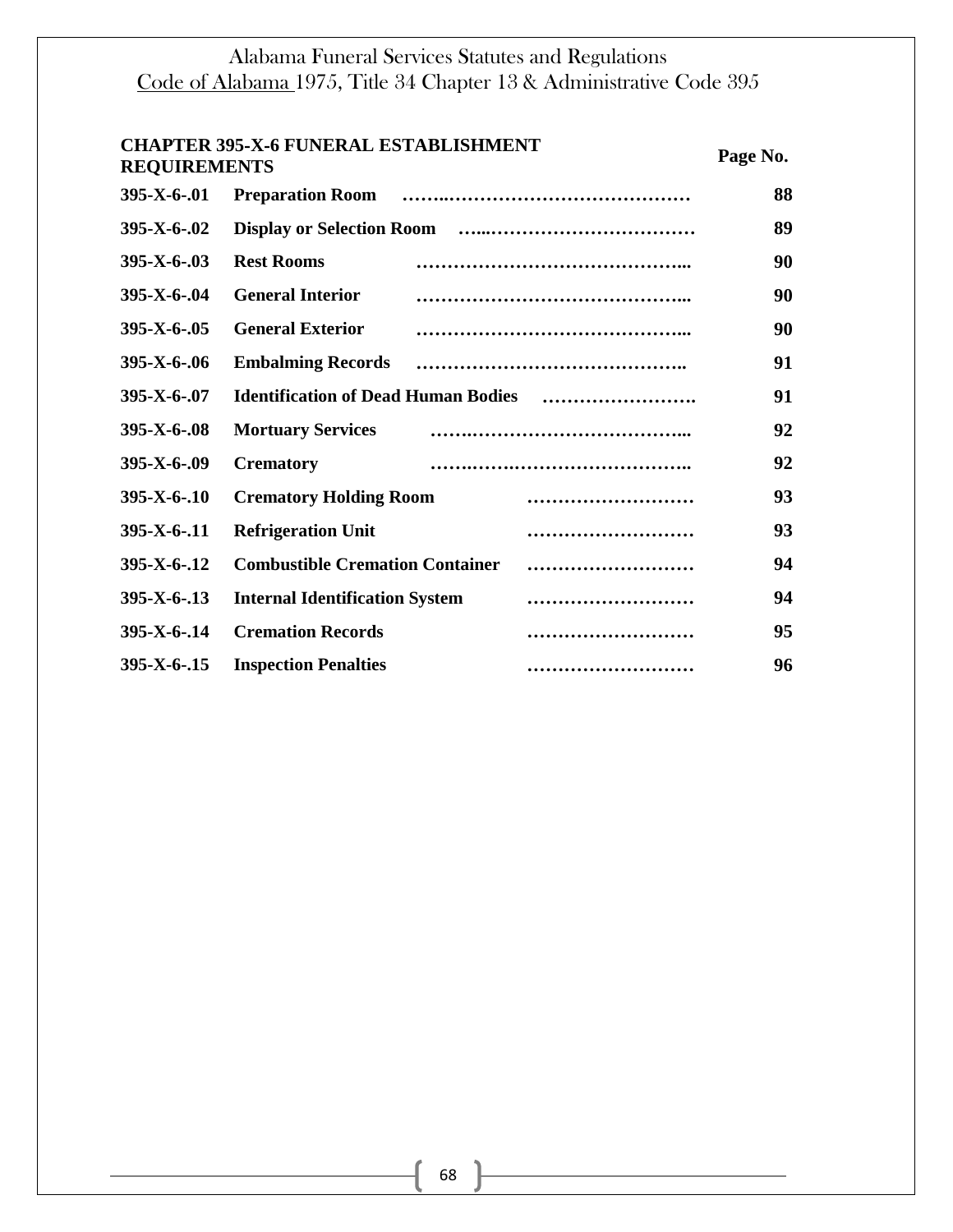## **CHAPTER 395-X-1 BOARD AND ITS MEMBERS**

#### **TABLE OF CONTENTS**

|                      | 395-X-l-.01 Organization               |
|----------------------|----------------------------------------|
|                      | 395-X-1-.02 Nomination And Appointment |
| 395-X-1-.03 Meetings |                                        |
|                      | 395-X-1-.04 Board Staff                |
|                      | 395-X-1-.05 Applicability              |

#### **395-X-1-.01 Organization.**

The Alabama Board of Funeral Service is made up of seven professional members appointed by the Governor, one from each U.S. Congressional District of the state. The term of a member shall be four years and no person may serve more than two consecutive terms. Four (4) of the members shall have been practicing and licensed embalmers in Alabama for the ten (10) consecutive years immediately preceding their appointment and shall be licensed as embalmers and funeral directors during their terms. Three (3) of the members shall have been actively engaged in funeral directing in Alabama for ten (10) consecutive years, immediately preceding their appointment, and shall be licensed as funeral directors and shall be operators of a funeral establishment in this state at the time of their appointment. Commencing on January 1, 2019, the board shall be reconstituted to consist of seven professional members and two consumer members. Should a member, for any reason, become ineligible to serve on the Board, the position shall become vacant and a new person, properly qualified, shall be appointed by the appointing authority to fill the vacancy and said person shall complete the remainder of such term. The Board officers consist of chair, vice chair, treasurer, and secretary. These positions shall be filled by the Board during the first meeting immediately following the appointment each year.

**Author:** Charles M. Perine

**Statutory Authority:** Code of Ala. 1975, §§34-13-20, 34-13-2334-13-26. **History: Amended:** Filed August 9, 1985. **Amended:** Filed January 30, 2012; effective March 5, 2012. **Amended:** Filed July 14, 2017; effective October 27, 2017.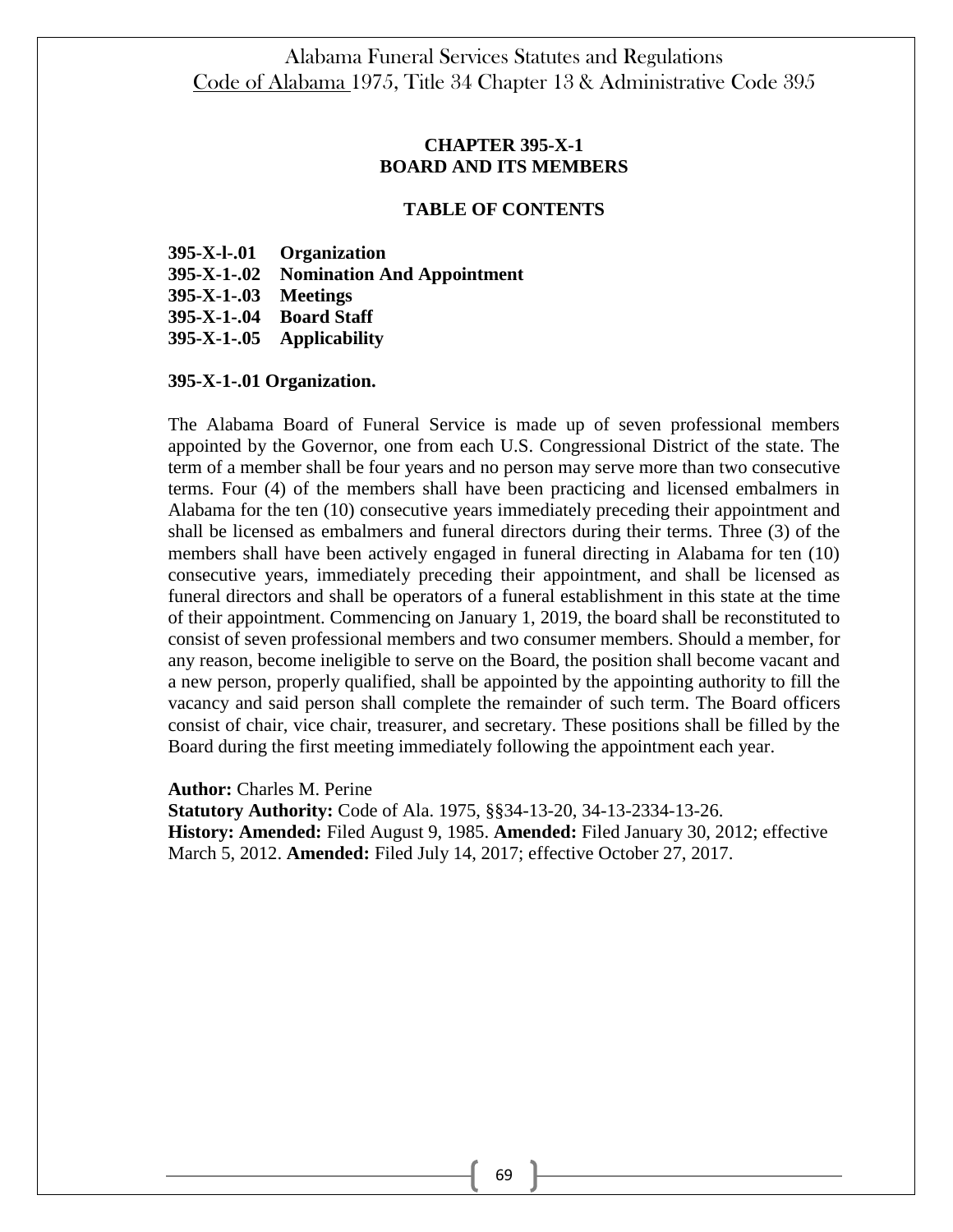#### **395-X-l-.02 Nomination and Appointment.**

- (1) Professional Members.
	- (a) In October of each year, a meeting shall be held in Montgomery for the purpose of nominating eligible candidates to serve on the Board as a professional member. Nominations are taken for Districts One (1), Two (2), and Five (5) on even numbered years and Districts Three (3), Four (4), Six (6), and Seven (7) on odd numbered years. Three nominees from each district shall be selected and their names submitted to the Governor, who shall appoint one person from each district.
- (2) Consumer Members
	- (a) One consumer member shall be appointed by the Lieutenant Governor and one consumer shall be appointed by the Speaker of the House using their own discretion. Consumer members' terms shall run concurrent with Districts One (1), Two (2), and Five (5).
	- (b) Consumer members may not reside in the same congressional district.
- (3) New members are sworn in at the first regular meeting following December 31 of the respective year. If an appointment is not made before the expiration of the term of a board member, then the board member may continue to serve until a successor has been appointed.

**Author:** Charles M. Perine

**Statutory Authority:** Code of Ala. 1975, §§34-13-20, 34-13-26.

**History: Amended:** Filed August 9, 1985. **Amended:** Filed January 30, 2012; effective March 5, 2012. **Amended:** Filed June 6, 2014; effective July 11, 2014. **Amended:** Filed July 14, 2017; effective October 27, 2017.

#### **395-X-1-.03 Meetings.**

The Board shall meet at least once quarterly for the purpose of conducting Board business. Special meetings may be called by the Board or the executive director to deal with matters that require immediate attention. All business meetings are open to the public with the exception of executive sessions allowed by the state "sunshine law." Anyone wishing to appear before the Board or who wishes the Board to consider a new rule, rule amendment, or repeal, should make such request in writing and submit it to the Board office to have the matter placed on the agenda of the next meeting.

#### **Author:**

**Statutory Authority:** Code of Ala. 1975, §34-13-26. **History: Amended:** Filed August 9, 1985. **Amended:** Filed June 6, 2014; effective July 11, 2014. **Amended:** Filed July 14, 2017; effective October 27, 2017.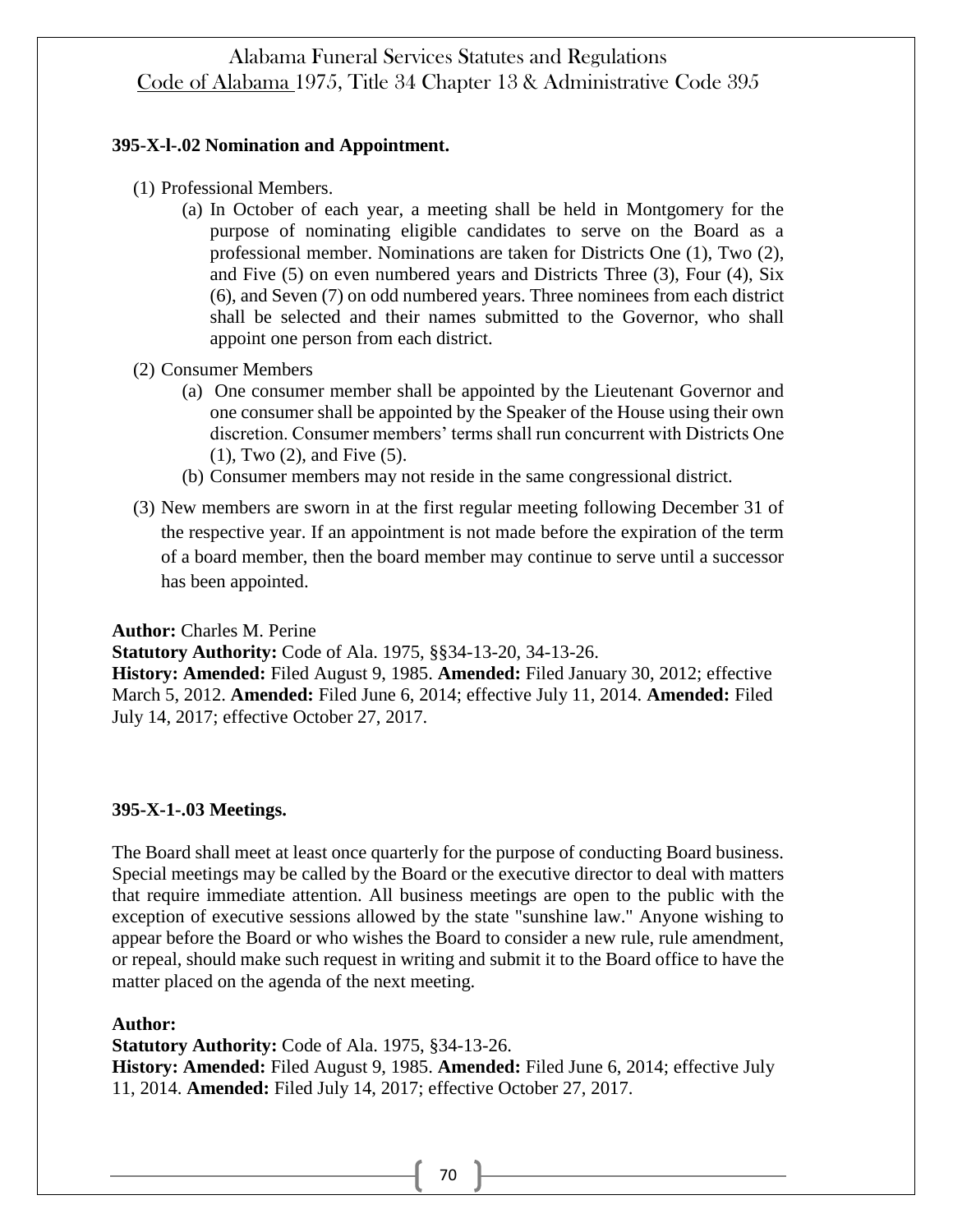#### **395-X-l-.04 Board Staff.**

The Board shall employ an executive director and an associate executive director to operate the Board office. They may also employ an administrative assistant to aid in the operation. The staff shall work at the pleasure of the Board and the Board shall set all conditions and policies of employment. The executive director has the capacity of Secretary of the Board office and has interim decision authority when the Board is not in session. All decisions made by the executive director are subject to Board approval. The associate executive director shall aid the executive director in their duties.

**Author:** Charles M. Perine **Statutory Authority:** Code of Ala. 1975, § 34-13-26. **History: Amended:** Filed August 9, 1985. **Amended:** Filed July 14, 2017; effective October 27, 2017.

## **395-X-1-.05 Applicability.**

All rules and regulations of the Board, relating to matters which are not specifically addressed in Title 34, Chapter 13, Code of Ala. 1975, shall be in addition to the provisions of said statute. The rules and regulations, however, shall not be construed to amend, supersede, or otherwise alter the state funeral service law, as it may be amended by the legislature.

**Author: Statutory Authority:** Code of Ala. 1975, § 34-13-26. **History:** Filed August 9, 1985.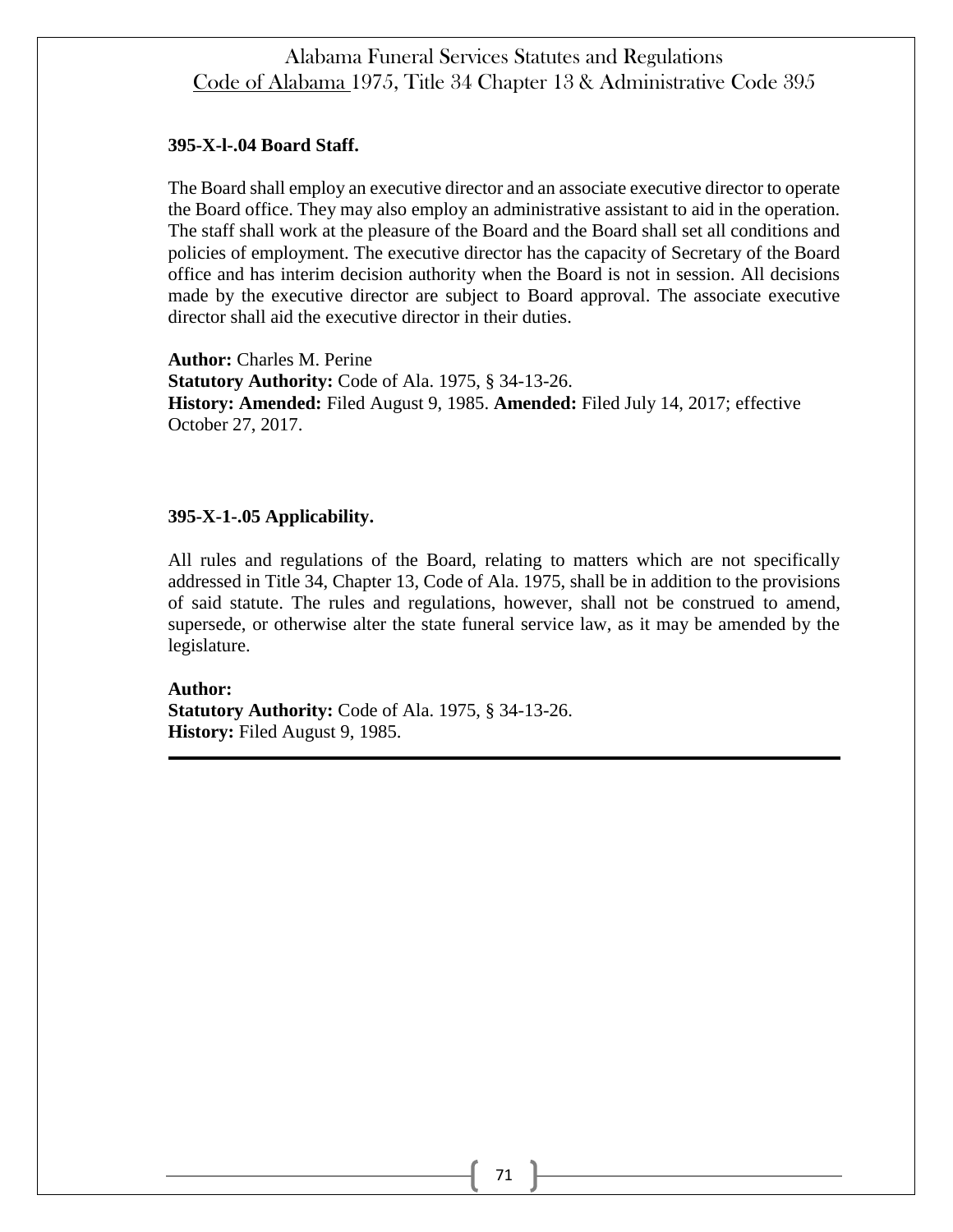## **CHAPTER 395-X-2 LICENSE**

## **TABLE OF CONTENTS**

- **395-X-2-.01 Application for License**
- **395-X-2-.02 Renewal of License**
- **395-X-2-.03 Fees**

**395-X-2-.04 Display of Licenses**

**395-X-2-.05 State Laws Examination**

**395-X-2-.06 Disaster Mutual Aid**

**395-X-2-.07 Continuing Education**

**395-X-2-.08 Cremationist**

#### **395-X-2-.01 Application for License.**

Anyone wishing to apply for any type of license, registration, or certification that is issued by the Board, must:

- (1) Apply on a form supplied by the Board. Said applicant must meet and comply with all provisions of Title 34, Chapter 13, Code of Ala. 1975, relating to licensure and application thereof. No application is considered valid unless it is submitted to and received by the Board office.
- (2) The passing score for any Board examination shall be a scaled score of 75.
- (3) The Board shall establish the beginning time of all examinations it administers. These examinations shall be completed within 210 minutes within said beginning time, as set by the Board, regardless of the length or number of sections of the examinations.
- (4) In addition to the application fee, the Board shall charge each applicant an examination fee of \$100.00 for each funeral directing or embalming exam taken.

#### **Author:** Charles M. Perine

**Statutory Authority:** Code of Ala. 1975, §§34-13-26, 34-13-70(c), 34-13-90(c). **History: Amended:** Filed August 9, 1985; August 8, 1986 (rule title changed from "Application of License" to "Application for License"); August 7, 1991. **Amended:** Filed August 10, 2004; effective September 14, 2004. **Amended:** Filed January 30, 2012; effective March 5, 2012. **Amended:** Filed July14, 2017; effective October 27, 2017.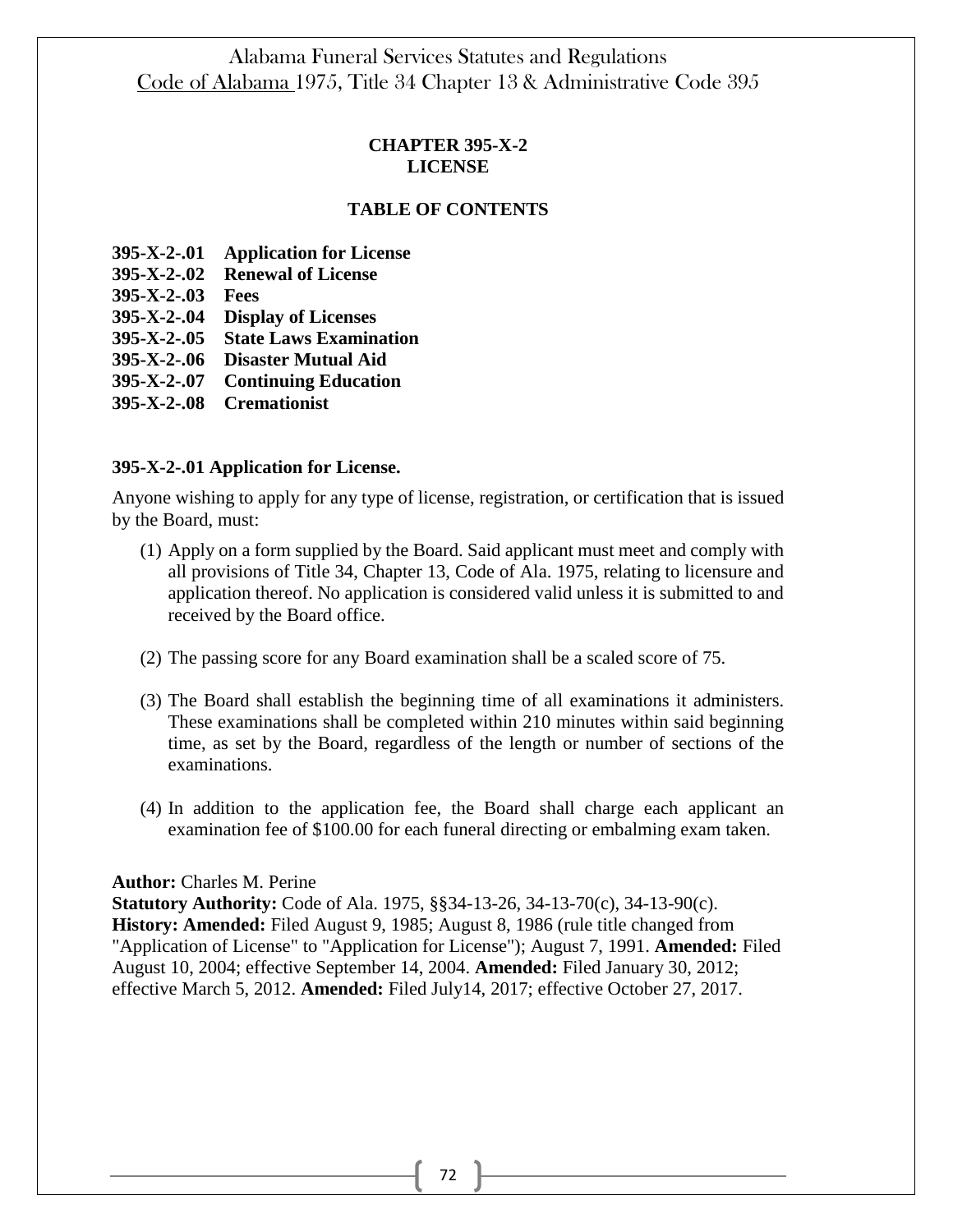## **395-X-2-.02 Renewal of License.**

(1) All licenses and certifications expire each year on October 1. Commencing on October 1, 2018, all licenses expire every two years on October 1.

(2) Each license must be renewed on or before October  $1<sup>st</sup>$  or it shall be considered expired and may only be renewed by payment of license and penalty fees and meeting all requirements for delinquent renewal as provided in Code of Ala. 1975, §34-13-55.

(3) The Board shall provide notice by electronic format to each apprentice, funeral director, embalmer, and establishment at least sixty (60) days prior to the expiration date of said license that his or her renewal fee is due. Each license contains the expiration date and, therefore, failure to receive a renewal notice does not exempt a licensee from the required renewal of his/her license.

(a) Apprentice certifications shall expire each year on October 1 and shall be renewed annually by October 1<sup>st</sup>.

**Author:** Charles M. Perine

**Statutory Authority:** Code of Ala. 1975, §34-13-26. **History: Amended:** Filed August 9, 1985; August 8, 1986. **Amended:** Filed June 6, 2014; effective July 11, 2014. **Amended:** Filed July14, 2017; effective October 27, 2017.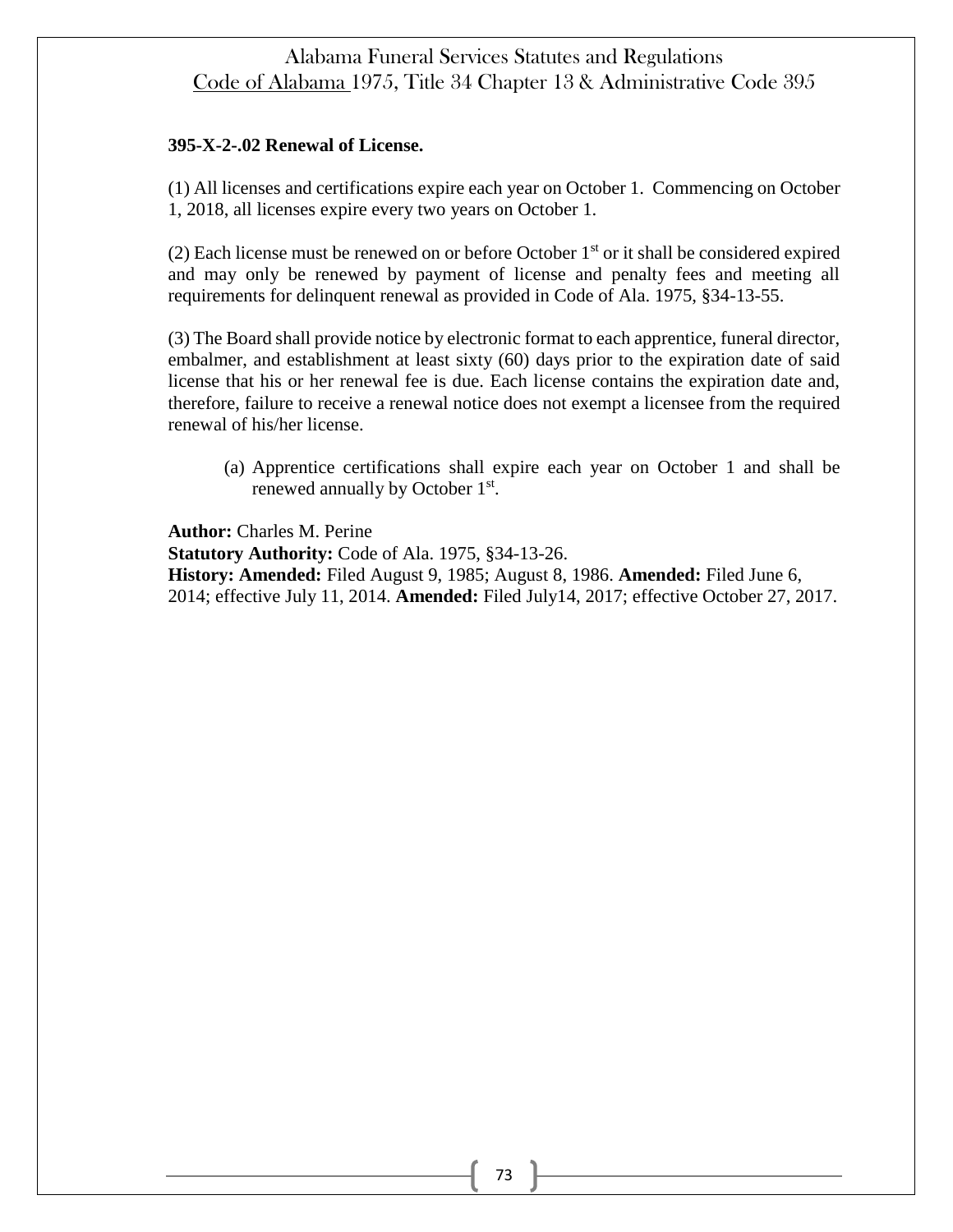# **395-X-2-.03 Fees.**

(1) The fees to be charged by the Board before October 1, 2018 are as follows:

|                                                                                  | <b>FEE TYPE/PURPOSE</b>                                                  | <b>AMOUNT</b> |
|----------------------------------------------------------------------------------|--------------------------------------------------------------------------|---------------|
| <b>Funeral Director Application Fee</b>                                          |                                                                          | \$100.00      |
| <b>Embalmer Application Fee</b>                                                  |                                                                          | \$100.00      |
| certificate                                                                      | Apprentice Funeral Director / Apprentice Embalmer Application Fee per    | \$20.00       |
| <b>Funeral Establishment Application Fee</b>                                     |                                                                          | \$400.00      |
|                                                                                  | Funeral Director / Embalmer / Practical Embalmer Renewal Fee per license | \$100.00      |
| <b>Funeral Establishment Renewal Fee</b>                                         |                                                                          | \$250.00      |
| Funeral Director Apprentice / Embalmer Apprentice Renewal Fee per<br>certificate |                                                                          | \$20.00       |
| Funeral Establishment Original Inspection Fee                                    |                                                                          | \$150.00      |
| Funeral Establishment Re-Inspection Fee                                          |                                                                          | \$150.00      |
| Funeral Establishment Annual Inspection Fee                                      |                                                                          | \$75.00       |
| Late Penalty for Past Due Inspection Fee                                         |                                                                          | \$150.00      |
| Funeral Establishment - License Transfer (Temporary Location)                    |                                                                          | \$25.00       |
| Funeral Establishment Change of Ownership                                        |                                                                          | \$250.00      |
| Funeral Establishment – Reissued License Due to Name Change                      |                                                                          | \$25.00       |
| <b>Special Operating Permit</b>                                                  |                                                                          | \$50.00       |
| Late Renewal Fee or Lapsed Penalty                                               |                                                                          | \$50.00       |
| Reciprocity Licenses per license                                                 |                                                                          | \$250.00      |
| Reciprocity Special Work Permit per permit                                       |                                                                          | \$25.00       |
| <b>Crematory Registration Fee</b>                                                |                                                                          | \$200.00      |
| <b>Cremationist Application Fee</b>                                              |                                                                          | \$50.00       |
| <b>Cremationist Renewal Fee</b>                                                  |                                                                          | \$50.00       |
| <b>Background Check</b>                                                          | <b>Current fee charged by Alabama Law Enforcement Agency</b>             |               |
| Continuing Education Provider Administrative Fee                                 |                                                                          | \$200.00      |
| Replacement Wall Certificate per certificate                                     |                                                                          | \$15.00       |
| Replacement Wallet or Wall License per license                                   |                                                                          | \$15.00       |
| Laws, Rules, Regulation Exam                                                     |                                                                          | \$50.00       |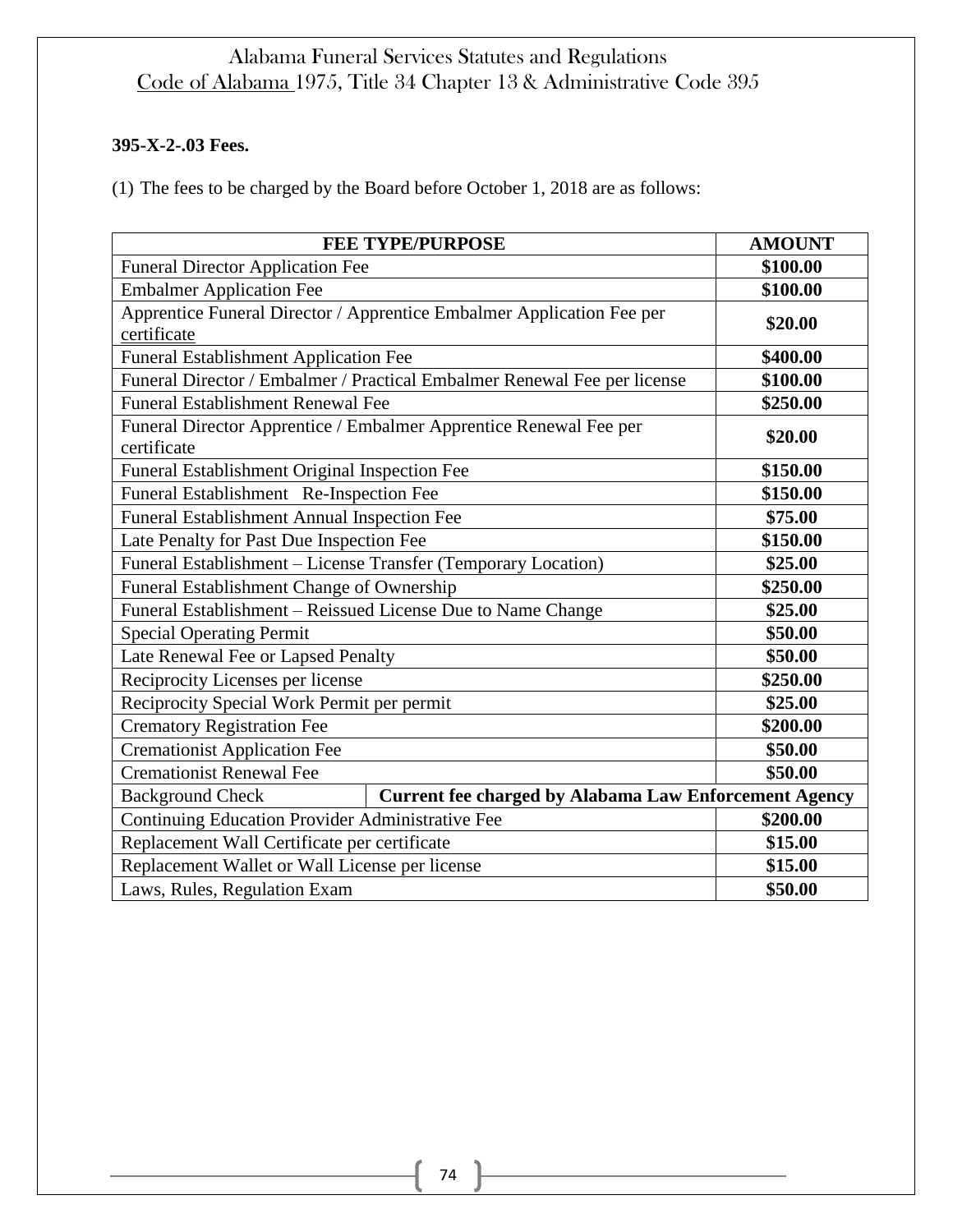(2) Commencing on October 1, 2018 all funeral director, embalmer, cremationist, and establishment licenses shall be renewed biennially. The fees to be charged by the Board after October 1, 2018 are as follows:

| <b>FEE TYPE/PURPOSE</b>                                                                 | <b>AMOUNT</b> |
|-----------------------------------------------------------------------------------------|---------------|
| <b>Funeral Director Application Fee</b>                                                 | \$200.00      |
| <b>Embalmer Application Fee</b>                                                         | \$200.00      |
| Apprentice Funeral Director / Apprentice Embalmer Application Fee per<br>certificate    | \$20.00       |
| <b>Funeral Establishment Application Fee</b>                                            | \$400.00      |
| Funeral Director / Embalmer / Practical Embalmer Renewal Fee per license                | \$200.00      |
| Funeral Establishment Renewal Fee per establishment                                     | \$500.00      |
| Funeral Director Apprentice / Embalmer Apprentice Renewal Fee per<br>certificate        | \$20.00       |
| Funeral Establishment Original Inspection Fee                                           | \$150.00      |
| Funeral Establishment Re-Inspection Fee                                                 | \$150.00      |
| <b>Funeral Establishment Annual Inspection Fee</b>                                      | \$75.00       |
| Late Penalty for Past Due Inspection Fee                                                | \$150.00      |
| Funeral Establishment - License Transfer (Temporary Location)                           | \$25.00       |
| Funeral Establishment Change of Ownership                                               | \$250.00      |
| Funeral Establishment - Reissued License Due to Name Change                             | \$25.00       |
| <b>Special Operating Permit</b>                                                         | \$50.00       |
| Late Renewal Fee or Lapsed Penalty per license                                          | \$100.00      |
| Reciprocity Licenses per license                                                        | \$250.00      |
| Reciprocity Special Work Permit per permit                                              | \$25.00       |
| <b>Crematory Registration Fee</b>                                                       | \$200.00      |
| <b>Cremationist Application Fee</b>                                                     | \$100.00      |
| <b>Cremationist Renewal Fee</b>                                                         | \$100.00      |
| <b>Current fee charged by Alabama Law Enforcement Agency</b><br><b>Background Check</b> |               |
| Continuing Education Provider Administrative Fee                                        | \$200.00      |
| Replacement Wall Certificate per certificate                                            | \$15.00       |
| Replacement Wallet or Wall License per license                                          | \$15.00       |
| Laws, Rules, Regulation Exam                                                            | \$50.00       |

#### **Author:** Charles M. Perine

**Statutory Authority:** Code of Ala. 1975, §§34-13-26, 34-13-51, 34-13-53, 34-13-55, 34- 13-70, 34-13-74, 34-13-90, 34-13-111, 34-13-113, 34-13-114, 34-13-130, 34-13-131. **History:** Originally filed as Rule No. 395-X-2-.04 entitled "Cost of Renewal License." **Amended:** Filed April 5, 1983; August 9, 1985. **Amended:** Filed May 3, 2002; effective June 7, 2002. **Amended:** Filed May 14, 2003; effective June 18, 2003. **Amended:** Filed January 30, 2012; effective March 5, 2012. **Amended:** Filed June 6, 2014; effective July 11, 2014. **Amended:** Filed July14, 2017; effective October 27, 2017.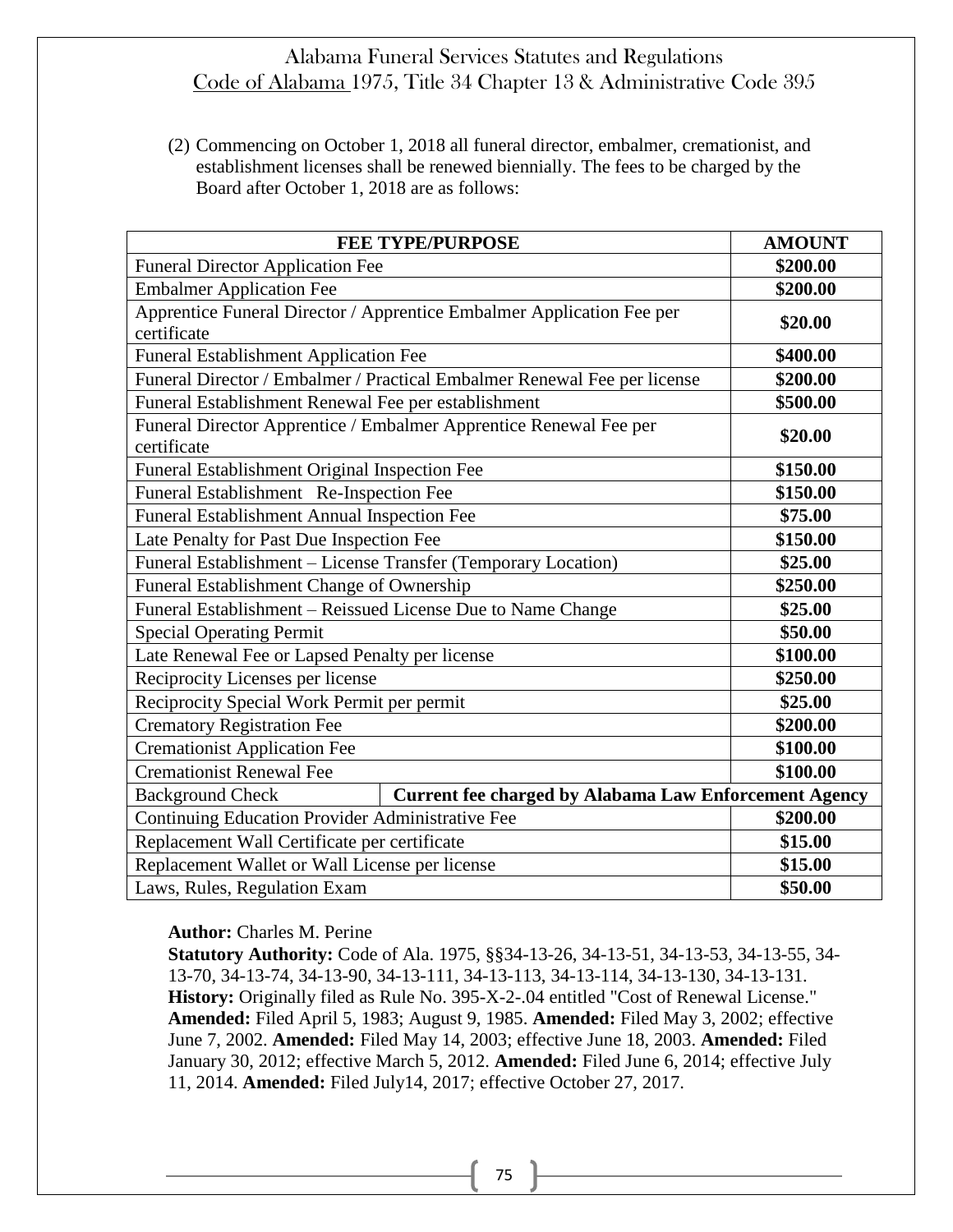## **395-X-2-.04 Display of Licenses.**

All licenses, registration, or certificate granted by the Board shall be on public display in a location of the establishment that is not restricted from the public travel.

**Author:** Charles M. Perine

**Statutory Authority**: Code of Ala. 1975, §§34-13-26, 34-13-52. **History: Amended:** Filed April 6, 1983; August 9, 1985. (Formerly Rule No. 395-X-2- .05.) **Amended:** Filed May 3, 2002; effective June 7, 2002. **Repealed and New Rule:**  Filed January 30, 2012; effective March 5, 2012. **Amended:** Filed July14, 2017; effective October 27, 2017.

## **395-X-2-.05 State Laws, Rules, Regulation (LRR) Examination.**

- (1) All candidates for original cremationist, funeral director and/or embalmer licensure must successfully complete an examination on Alabama Funeral Service law, rules and regulations.
- (2) A passing score on the LRR exam shall be 75% correct answers.
- (3) The Board shall establish the beginning time of all LRR examinations it administers. These examinations shall be completed within 60 minutes from said beginning time, as set by the Board, regardless of the length or number of sections of the examinations.
- (4) In addition to the license application fee, the Board shall charge each applicant an LRR examination fee of \$50.00 for each LRR exam taken.
- (5) The Board's staff may administer the LRR exam.
- (6) This examination shall be in addition to any other examinations or tests prescribed in Title 34, Chapter 13, Code of Ala. 1975. This requirement shall become effective October 1, 1986. The Board shall supply to each funeral establishment, within fiscal year 1985-86, a copy of the state funeral service laws and regulations and any amendments or revisions of the same made thereafter.

**Author:** Charles M. Perine

**Statutory Authority**: Code of Ala. 1975, §34-13-26. **History:** Filed August 9, 1985. **Amended:** Filed January 30, 2012; effective March 5, 2012. **Amended:** Filed July14, 2017; effective October 27, 2017.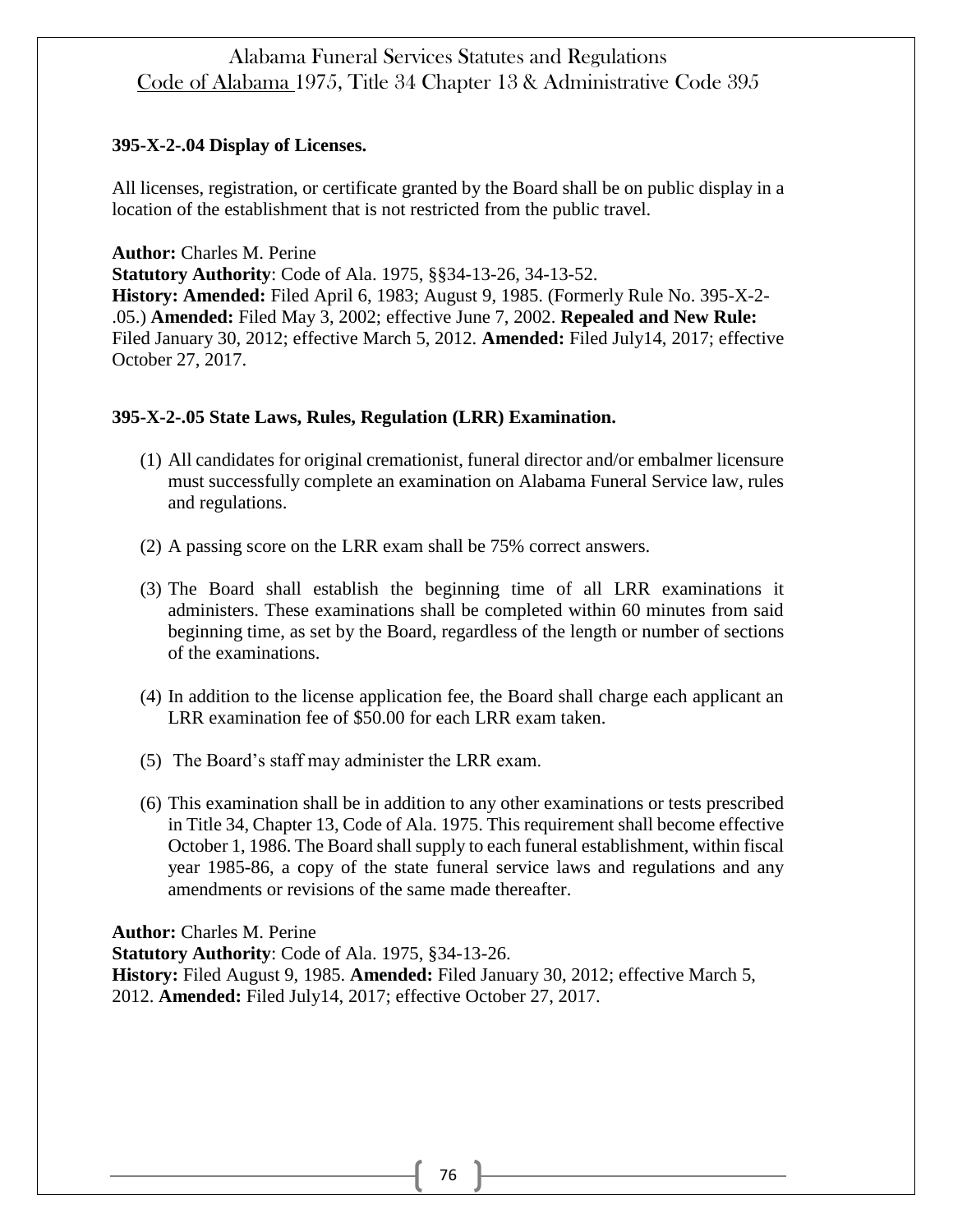#### **395-X-2-.06 Disaster Mutual Aid.**

In the event that a disaster or state of emergency occur resulting in massive casualties which overwhelms the capabilities of funeral directors and embalmers of the affected community, licensed embalmers and funeral directors from other states may assist such local efforts in providing funeral directing and embalming services under the following conditions:

- (a) That the disaster related casualties exceed the capabilities of the local licensees;
- (b) That the disaster be declared as such by the appropriate emergency management officials;
- (c) That the out-of-state licensees be eligible for reciprocity licensure in Alabama;
- (d) That the out-of-state licensees be authorized members of disaster mortuary teams;
- (e) That the services provided by these licensees be limited for the duration of servicing the disaster and that their service be under the supervision of Alabama licensees;
- (f) That only Alabama licensed funeral directors may sign death certificates relating to the disaster.

**Author:** Warren S. Higgins **Statutory Authority:** Code of Ala. 1975, §§34-13-3, 34-13-26. **History:** Filed August 7, 1991.

#### **395-X-2-.07 Continuing Education.**

(1) Beginning October 1, 2014, each cremationist, funeral director and embalmer, licensed by the Board, shall complete a minimum of eight hours of Board approved continuing education within a two-year period ending September 30, 2016 and then continuing each two-year period thereafter. Included in the required eight hours, all licensees must complete a board approved continuing education course in ethics and blood-borne pathogens/universal precautions.

(2) An approved program of activity shall:

(a) Constitute an organized program or course of learning dealing with matters directly related to the practice of funeral directing, embalming, or funeral service.

(b) Be in the format of a lecture, workshop, seminar, conference, or internet based program or course.

(c) It permits attendance by all funeral directors and embalmers in the State of Alabama.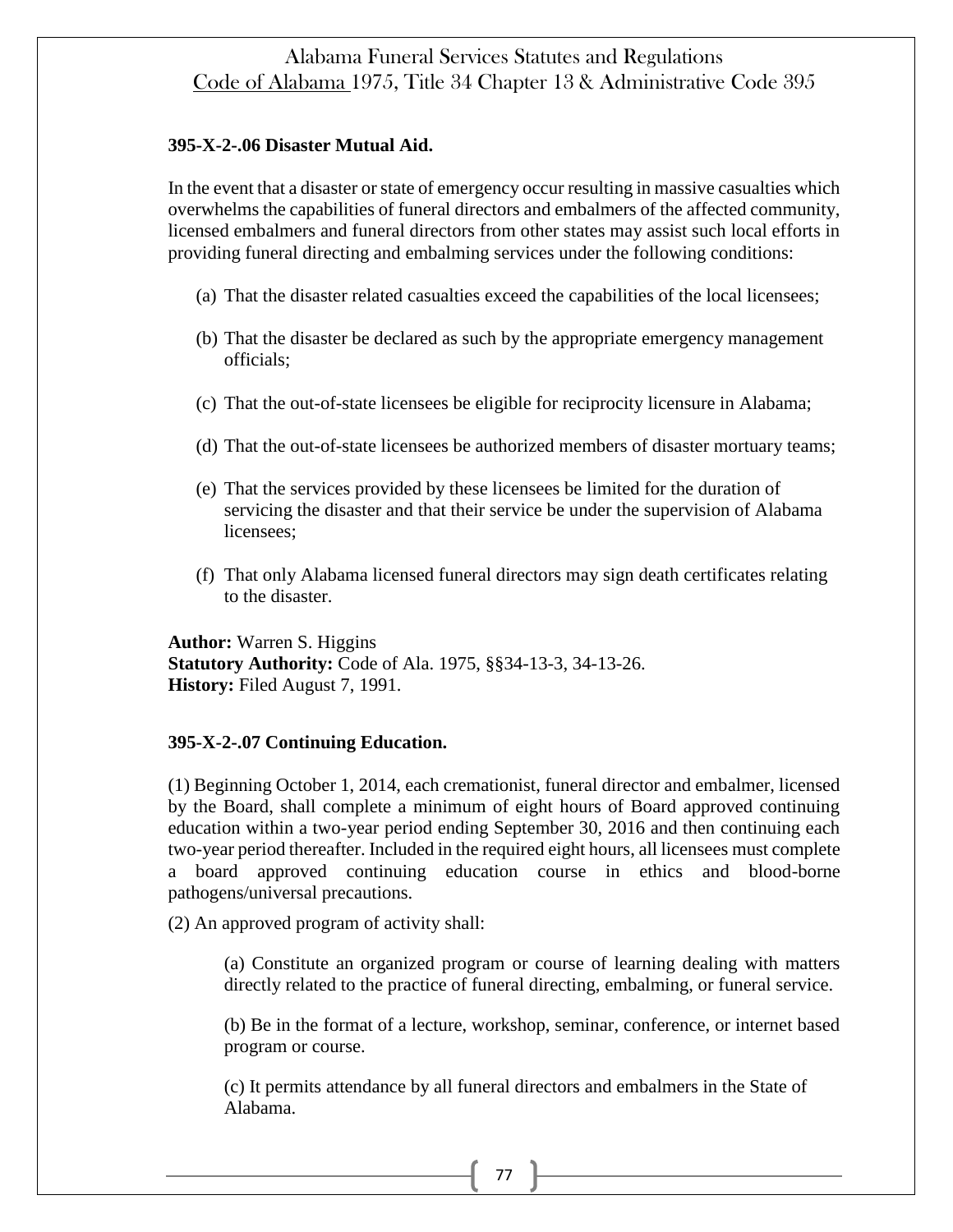(3) A provider, organization or person which desires to obtain approval of a course, program or other continuing education activity shall obtain approval prior to the activity. A provider, organization or person shall make application on a form provided by the Board at least 90 days prior to the activity. The applicant shall state the dates, subjects offered, total hours of instruction, names and qualifications of speakers, and other pertinent information.

Commencing with the continuing education period for fiscal year 2019-2020 and continuing each two-year period thereafter, a provider, organization, or person applying to be a continuing education provider in this state shall pay an administrative fee of \$200.00.

(4) Certification of completion must be awarded upon the successful completion of all approved continuing education courses and must include the following information:

- (a) Provider's name;
- (b) Licensee's name and license number;
- (c) Approved course title or number;
- (d) Date of course completion;
- (e) Number of approved continuing education credit hours awarded; and

(5) The board shall approve one hour of continuing education credit time for every one hour of instruction completed by the licensee at an approved program of activity.

(6) The licensee shall retain all certifications of completion for three years after the course.

(7) Failure to comply with the continuing education requirements shall result in:

(a) The Board shall not renew the license of an individual who fails to obtain the continuing education requirements of this section, except as provide by statute, until the Board receives documentation that the licensee has obtained the required continuing education.

(b) A licensee who fails to obtain the required number of continuing education hours prior to the expiration date appearing on the license shall not have their license renewed until the licensee has obtained the required continuing education hours for that period and paid all applicable fees and penalties.

(8) A license shall not be renewed unless the licensee certifies on the renewal application that the individual completed the required number of continuing education hours specified in paragraph (a) of this rule.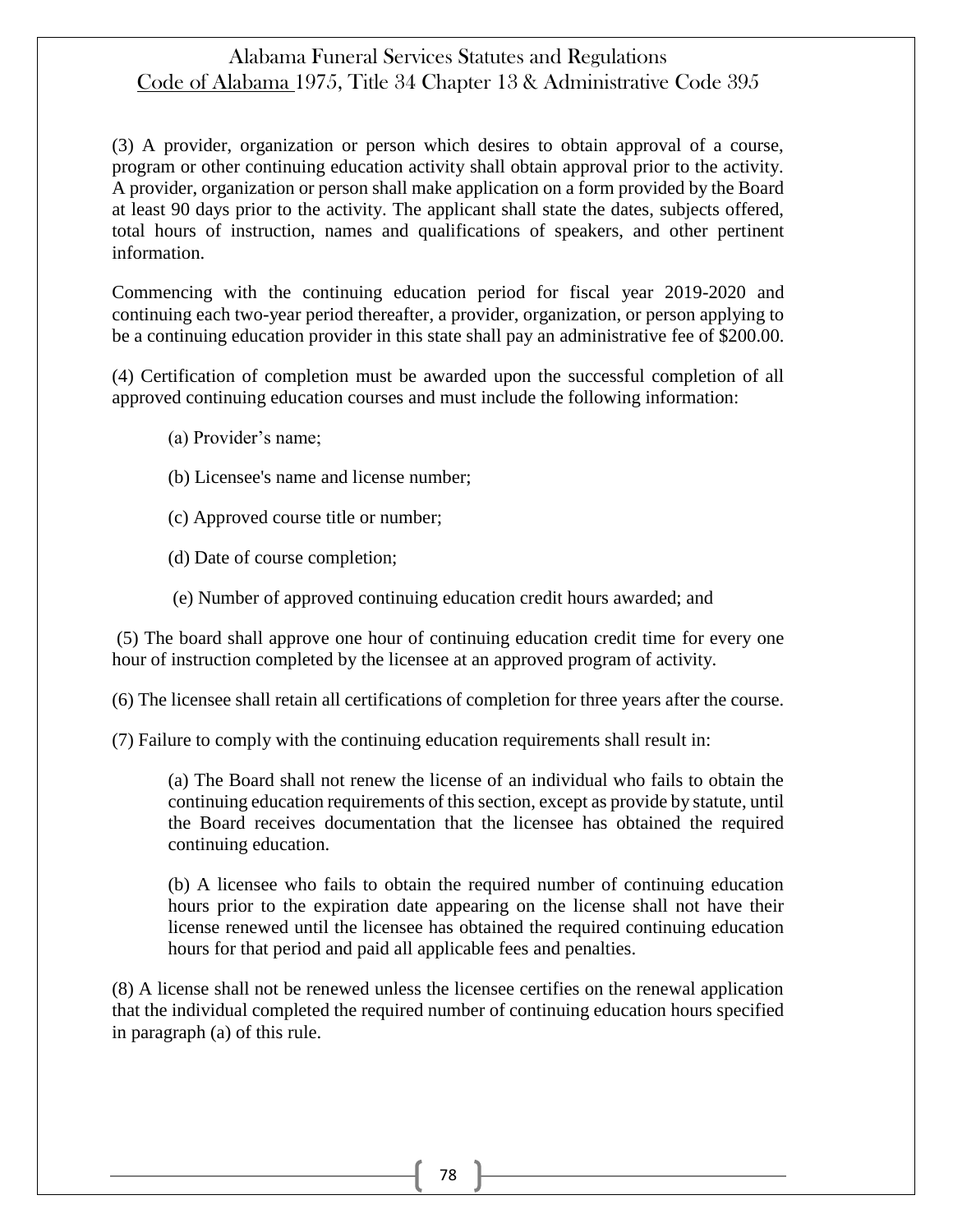(9) The Board shall not allow continuing education credit for courses where the principal purpose of the course is to promote, sell or offer goods, products or services to funeral homes or crematories.

(10) A licensee who has more than 8 hours of continuing educations in one renewal period, may carry over a maximum of 4 hours to the next renewal period.

(11) All course providers shall retain records of all licensees attending and those satisfactorily completing such continuing education courses for a period of three years following each course. The Board may require course providers to submit copies of such records or certifications, as it deems necessary, to ensure compliance with continuing education requirements.

**Author:** Charles M. Perine **Statutory Authority:** Code of Ala. 1975, §§34-13-26, 34-13-53. **History: New Rule:** Filed June 6, 2014; effective July 11, 2014. **Amended:** Filed July14, 2017; effective October 27, 2017.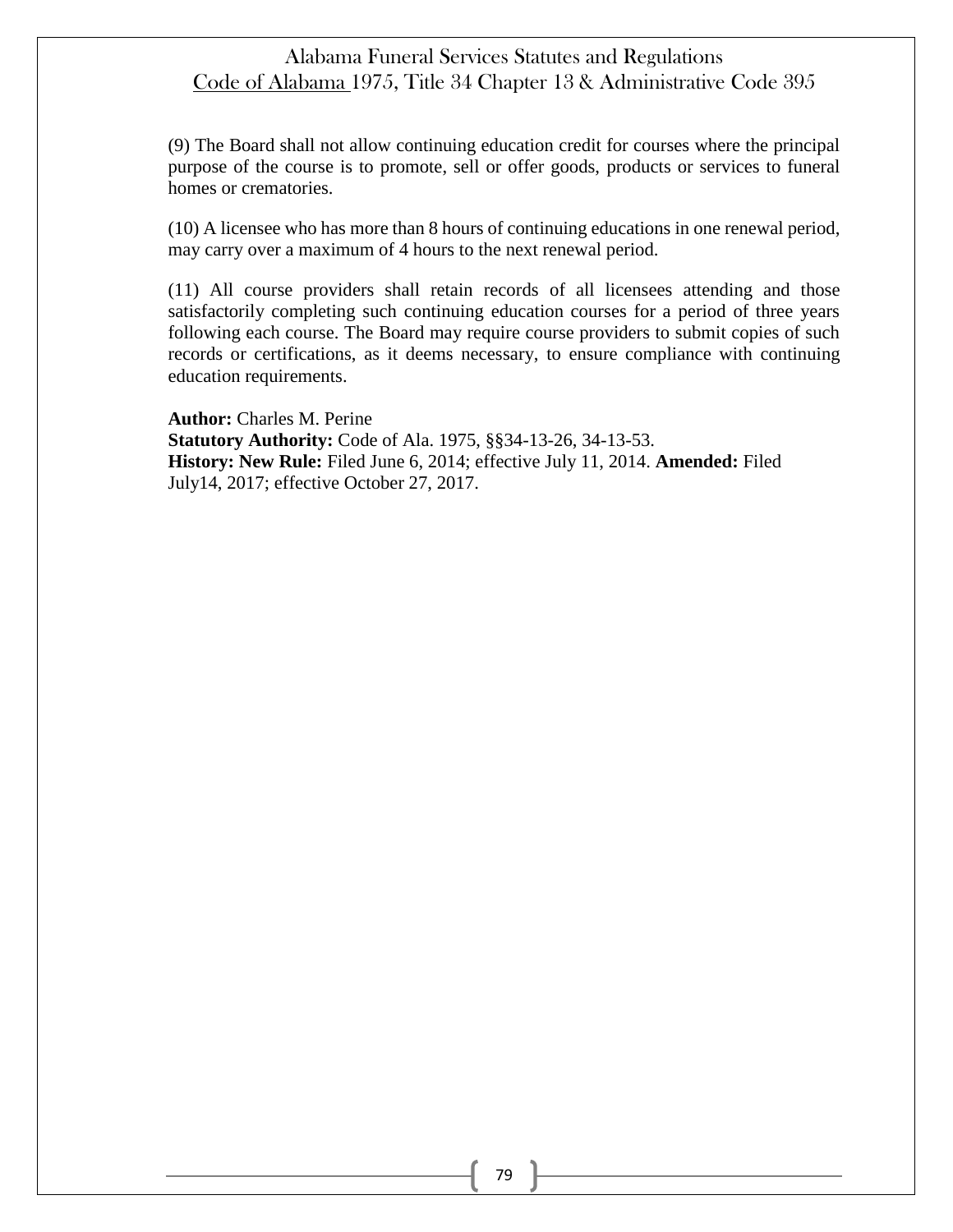## **395-X-2-.08 Cremationist**

- (1) An individual seeking licensure as a cremationist must:
	- (a) Be certified as a crematory operator by successfully completing a crematory operator training course approved by the board, in addition to other requirements as stated in Title 34 Chapter 13, Code of Alabama 1975. The course must be no less than 7 hours instructional time.
	- (b) Submit the crematory operator training course certificate of completion to the Board before a license is issued.
	- (c) Individual who completed a board approved crematory operator training course prior to October 1, 2017 and the completion date is greater than 4 years must complete a re-fresher course or another crematory operator training course approved by the board.
	- (d) Submit an affidavit of at least one crematory operator to the effect that the applicant is of good character and has qualified himself or herself to become licensed as prescribed by Title 34 Chapter 13, Code of Alabama 1975.
- (2) Once an individual receives his/her crematory operator certification, a cremationist must complete crematory operator training approved by the board every 4 years, said training shall count toward continuing education.
- (3) The board may issue a special work permit to individuals seeking licensure as a cremationist, if the board determines that the applicant satisfies all the requirements for licensure except for having successfully completed a board approved crematory operator training course. The special work permit shall expire one year from the date of issuance allowing the applicant the time to comply with the one year time frame to obtain a crematory operator certification as stated in §34-13-120.1(b), Code of Alabama 1975.

**Author:** Charles M. Perine **Statutory Authority:** Code of Ala. 1975, §§34-13-26, 34-13-120, 34-13-120.1. **History: New Rule:** Filed July 14, 2017; effective October 27, 2017.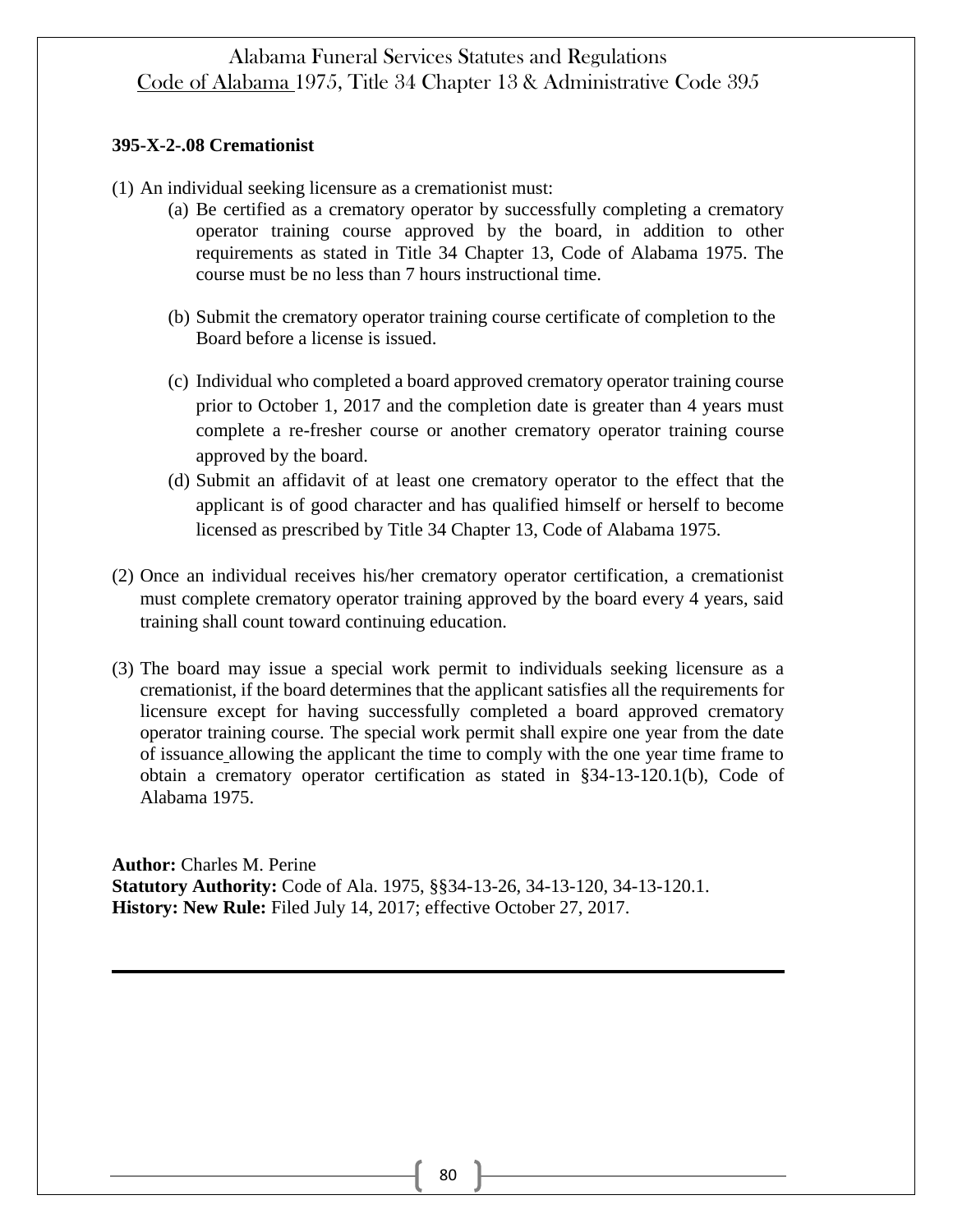## **CHAPTER 395-X-3 APPRENTICE**

## **TABLE OF CONTENTS**

- **395-X-3-.01 Apprentice Funeral Director**
- **395-X-3-.02 Apprentice Embalmer**
- **395-X-3-.03 Apprentice Supervision**

#### **395-X-3-.01 Apprentice Funeral Director.**

- (1) Each apprentice funeral director shall:
	- (a) Assist in conducting a minimum of twenty (20) funerals each year of his/her apprenticeship; it being the specific intent of the Board that no person shall be approved for funeral director licensure unless he/she has assisted in conducting a minimum of forty (40) funerals prior to application for licensure. Each apprentice funeral director shall maintain a case report of said services containing the name of the deceased, date of service, and signature of the supervising funeral director. The case report and annual report shall be submitted to the board with each renewal. The provisions of this regulation shall come in effect for each apprentice originally applying on or after October 1, 1985, and shall be in addition to requirements provided in Title 34, Chapter 13, Code of Ala. 1975.
	- (b) In addition to the case report and annual report the apprentice shall submit with each renewal a Skills Evaluation form completed by their supervisor and proof of enrollment from an accredited mortuary college or school or proof of having obtained a bachelor degree from an accredited college or university.

**Author:** Charles M. Perine

**Statutory Authority:** Code of Ala. 1975, §34-13-26.

**History: Amended:** Filed August 9, 1985. (Rule previously entitled "Apprentice Funeral Directors and Embalmers.") **Amended:** Filed July 14, 2017; effective October 27, 2017.

#### **395-X-3-.02 Apprentice Embalmer.**

- (1) Each apprentice embalmer shall:
	- (a) Assist in embalming a minimum of twenty (20) human dead bodies each year of his/her apprenticeship, it being the specific intent of the Board that no person shall be approved for embalmer licensure unless he/she has assisted in embalming a minimum forty (40) human dead bodies prior to application for licensure. Each apprentice embalmer shall maintain a case report of said embalming, containing the name of the deceased, date of embalming, and signature of the supervising embalmer. The case report and annual report shall be submitted to the board with each renewal. The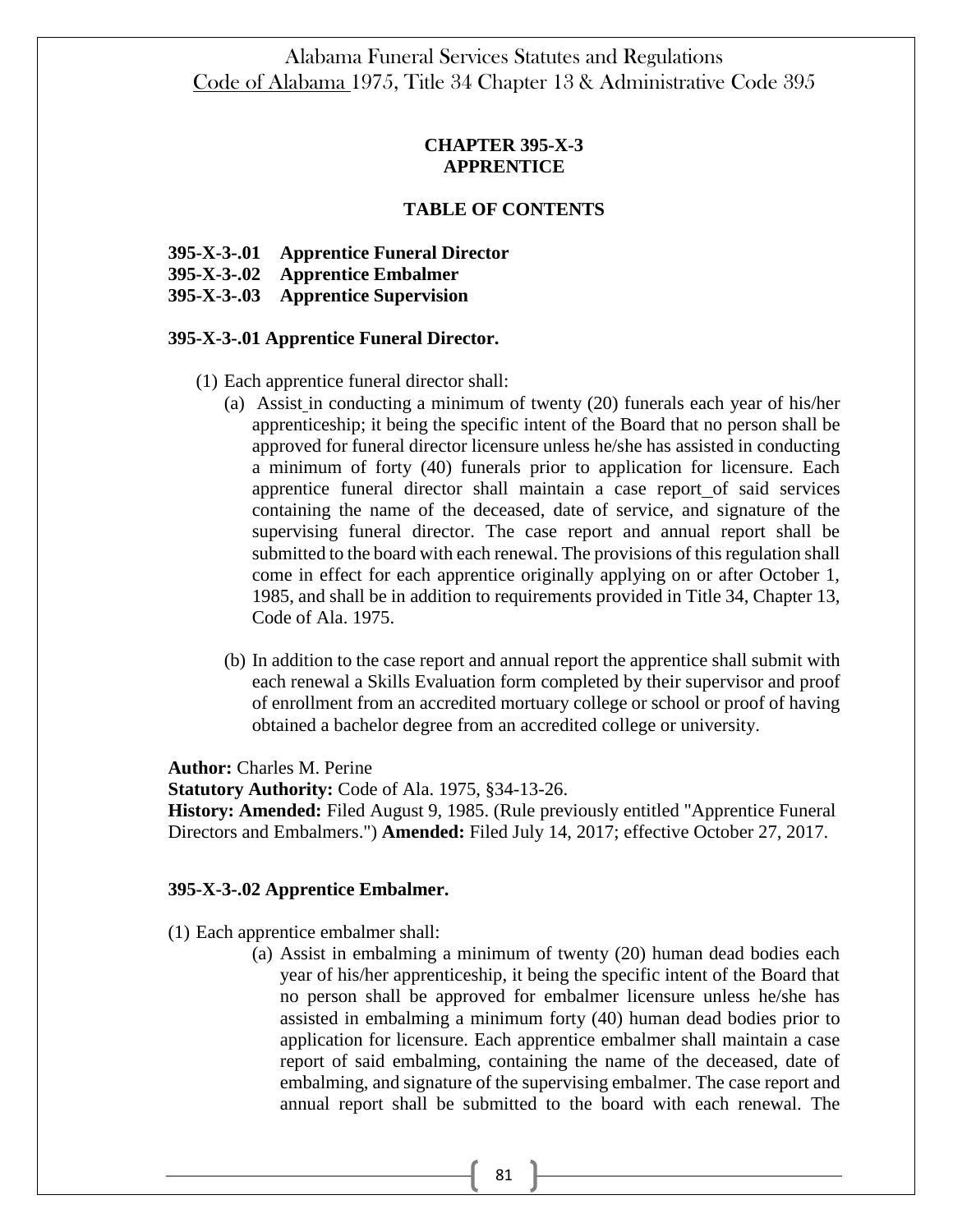provision of this regulation shall come into effect for each apprentice originally applying on or after October 1, 1985, and shall be in addition to requirements provided in Title 34, Chapter 13, Code of Ala. 1975.

(b) In addition to the case report and annual report the apprentice shall submit with each renewal a Skills Evaluation form completed by their supervisor and proof of enrollment from an accredited mortuary college or school.

**Author:** Charles M. Perine **Statutory Authority:** Code of Ala. 1975, §34-13-26. **History: Amended:** Filed August 9, 1985. (Rule previously entitled "Apprentice Annual Reports.") **Amended:** Filed July 14, 2017; effective October 27, 2017.

## **395-X-3-.03 Apprentice Supervision.**

- (1) Title 34, Chapter 13, Code of Ala. 1975, requires apprentice funeral director's period of apprenticeship to be under the supervision of a licensed funeral director. Title 34, Chapter 13, Code of Ala. 1975, requires apprentice embalmers' period of apprenticeship to be under the supervision of a licensed embalmer.
- (2) The apprentice supervisor may only supervise three apprentices at any given time, excluding the Embalming Clinical Lab sites for mortuary colleges or schools.
- (3) The apprentice supervisor's license(s) must be current, actively working, and in good standing with the board. For this section, good standing means the licensee has a current license with no pending actions and is not on probation with the board.

(4) Whenever an apprentice funeral director or apprentice embalmer is performing any of the activities or duties of licensed funeral directors or embalmers, respectively, a licensed funeral director or licensed embalmer under whose supervision the apprentice funeral director or apprentice embalmer is performing the particular activity or duty, must:

- (a) Be present on the premises of the funeral establishment where the activities or duties are being performed;
- (b) Be readily available to assist the apprentice.

(5) When an apprentice funeral director or apprentice embalmer is performing any of the activities or duties of licensed funeral directors or embalmers, respectively, and that work is not being performed on the premises of the funeral establishment, a licensed funeral director or licensed embalmer under whose supervision the apprentice funeral director or apprentice embalmer is performing the particular activity or duty, must: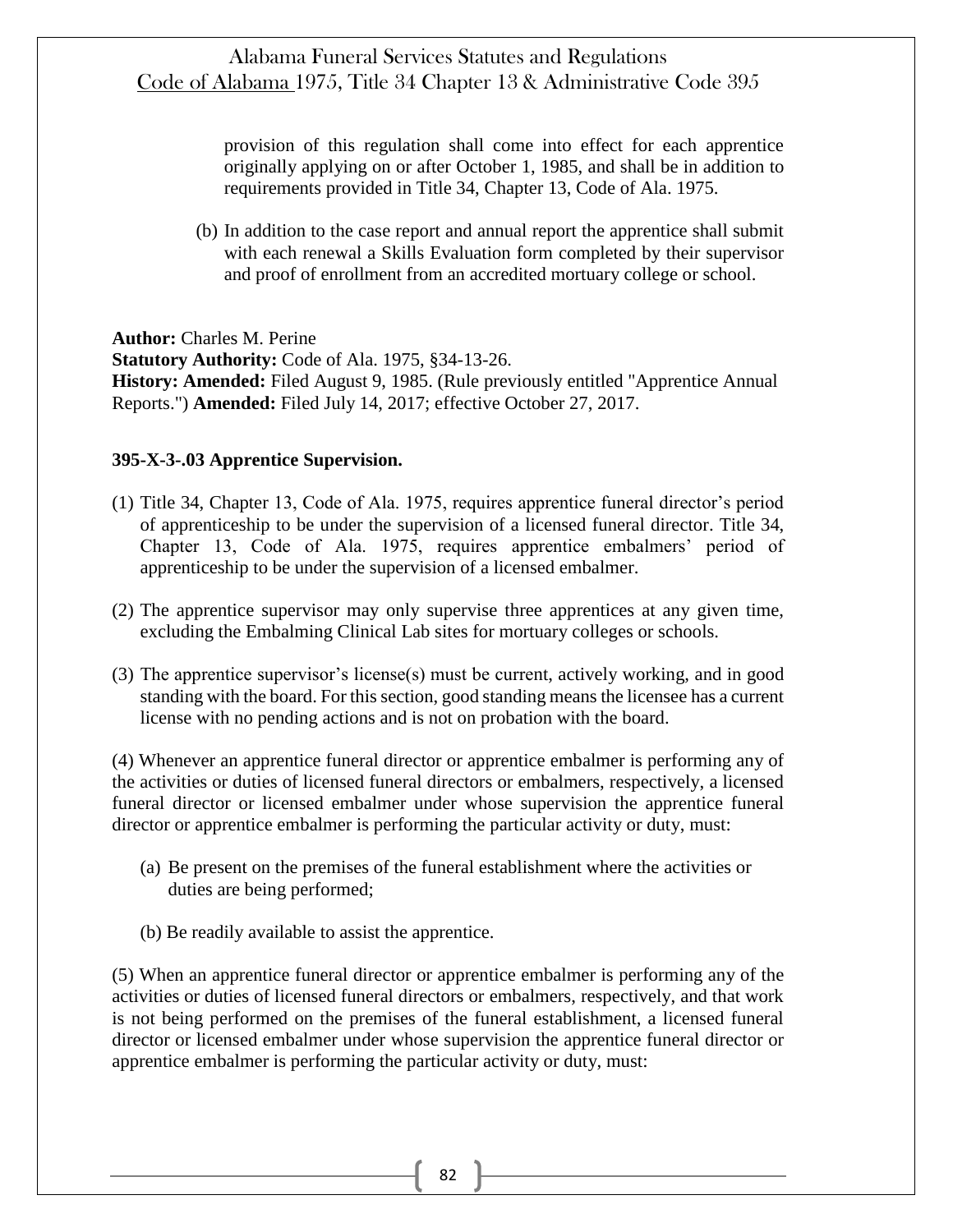- (a) Be present on the premises of the church, synagogue, chapel, auditorium, cemetery, or any other location where the activities or duties are being performed;
- (b) Be readily available to assist the apprentice.

**Author:** Charles M. Perine **Statutory Authority:** Code of Ala. 1975, §34-13-26. **History: New Rule:** Filed August 10, 2004; effective September 14, 2004. **Amended:** Filed July 14, 2017; effective October 27, 2017.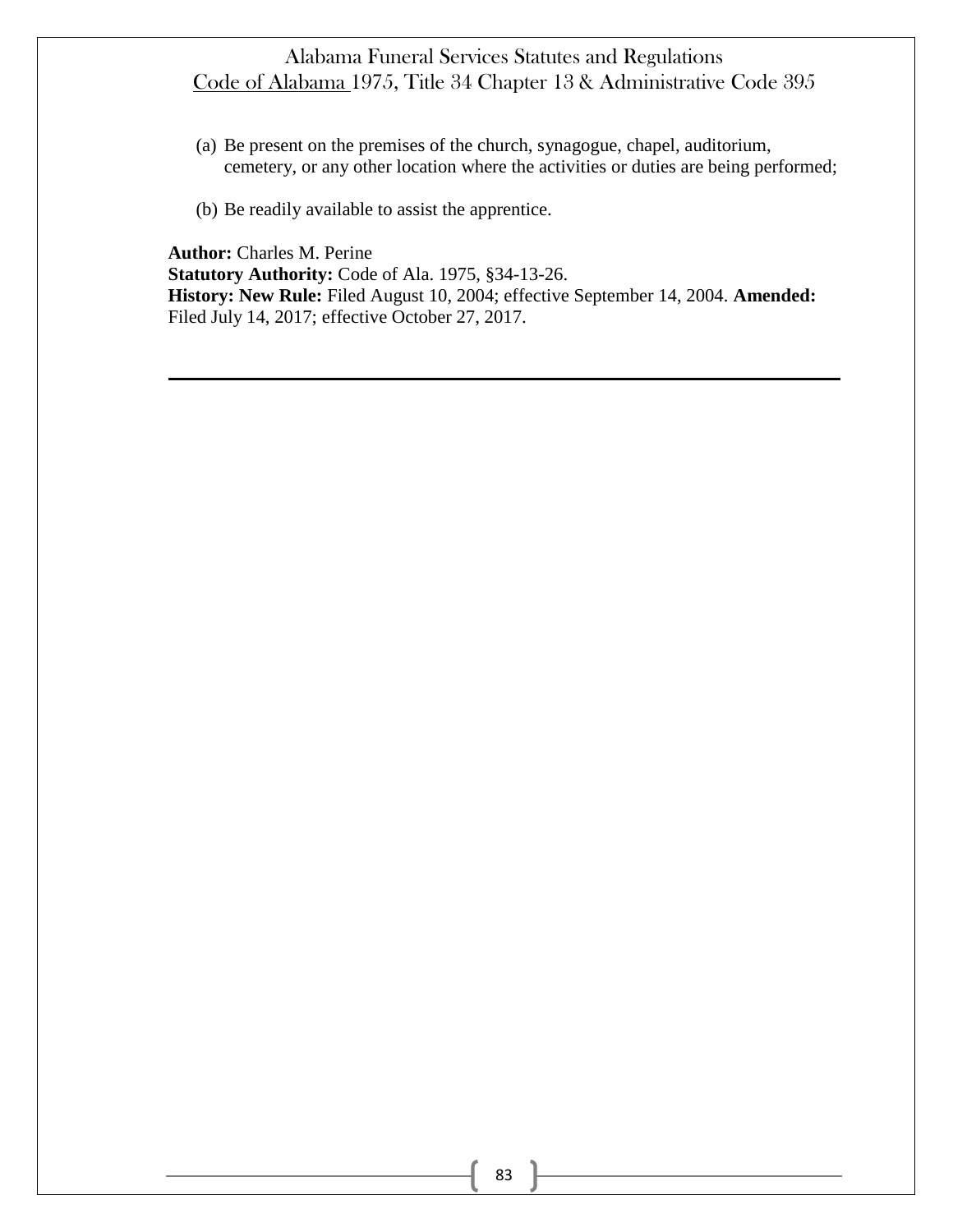## **CHAPTER 395-X-4 INVESTIGATIONS AND INSPECTIONS**

## **TABLE OF CONTENTS**

- **395-X-4-.01 Original Inspection of Funeral Establishments**
- **395-X-4-.02 Annual Inspections of Funeral Establishments**
- **395-X-4-.03 Complaints and Investigations**
- **395-X-4-.04 Managing Funeral Director**
- **395-X-4-.05 Business Cards**
- **395-X-4-.06 Records**

#### **395-X-4-.01 Original Inspection of Funeral Establishments**.

(1) Before a funeral establishment may open for business:

(a) An inspection of the premises must be made by one of the Board's staff or its members to verify that the establishment is in compliance with all rules and laws.

(b) The establishment must obtain a current business license from the county or city municipality where the establishment is located.

(2) The Board shall charge a fee of one hundred fifty (150) dollars for the first inspection and one hundred fifty (150) dollars for any re-inspection necessitated by failure to meet minimum requirements in the first inspection.

**Author:** Charles M. Perine **Statutory Authority:** Code of Ala. 1975, §§34-13-11, 34-13-26. **History: Amended:** Filed August 8, 1986. **Amended:** Filed June 6, 2014; effective July 11, 2014.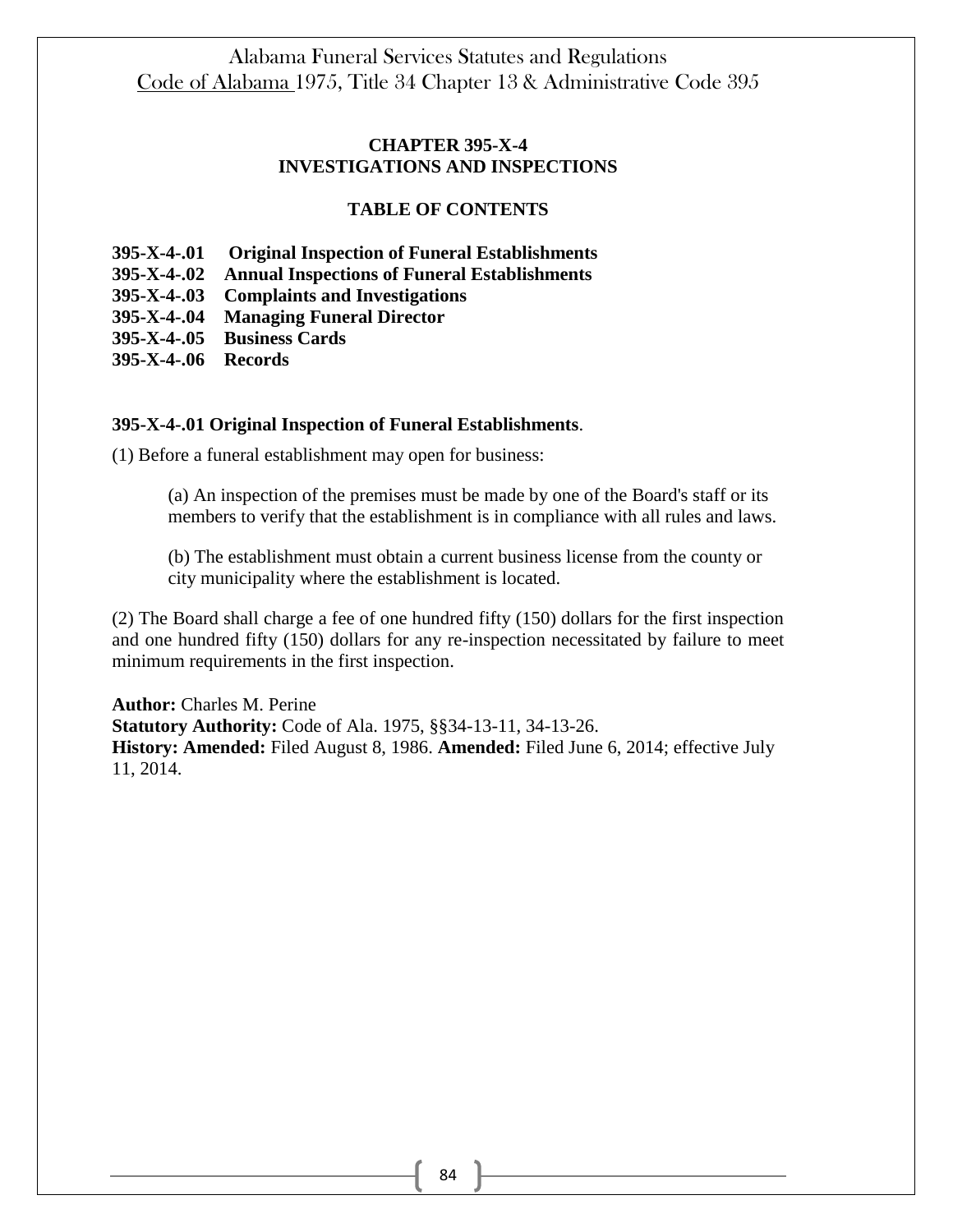#### **395-X-4-.02 Annual Inspections of Funeral Establishments.**

The Board shall inspect each funeral establishment at least once annually to ensure sufficient operation of the establishments. The Board shall charge a fee of seventy-five (75) dollars for each inspection conducted as provided in Code of Ala. 1975, §34-13-111(b). Said fees shall be submitted to the Board within forty-five (45) days of the inspection. Inspection fees that are not received by the Board within forty-five (45) days will be charges a late fee penalty of one hundred fifty (150) dollars. Should an establishment be found to be noncompliant of state funeral service laws or regulations, the inspector may give the establishment a specified period of time, to be set by the inspector, to correct the violations. Following the duration of such period, said establishment will be reinspected. Should the same violations remain, the establishment operator will be notified to appear before the Board to answer charges of violating state funeral service laws or regulations. It is hereby declared to be the intent of the Board that such period of compliance and reinspection is left completely to the discretion of the investigator and should violations or inadequacies found on the initial inspection pose serious consequences, the investigator may request the establishment operator to appear before the Board for such violations without providing period of compliance on reinspection.

**Author:** Charles M. Perine

**Statutory Authority:** Code of Ala. 1975, §§34-13-26, 34-12-111. **History: Amended:** Filed August 8, 1986. **Amended:** Filed January 30, 2012; effective March 5, 2012.

#### **395-X-4-.03 Complaints and Investigations.**

Any person who feels that a licensee has committed an act which is in violation of state laws or regulations relating to funeral service may make a complaint to the Board. The Board will only accept formal written complaints unless in the discretion of the Board representative receiving the complaint, there is sufficient information supplied by an oral complaint to warrant further investigation. After a complaint is received and reviewed, the Board staff shall send a copy of the complaint to the affected licensee by certified mail. The licensee shall answer the complaint in writing within twenty (20) days. After receipt of the response from the licensee or lapse of 20 days, the Board may conduct an investigation into the charges. If an investigation is initiated, upon its completion, the investigator, along with one Board member and/or legal counsel, shall review the evidence obtained to decide if an administrative hearing by the Board is necessary. If such hearing takes place, the Board and its staff shall inform the accused licensee and meet any other requirements as set forth in Title 34, Chapter 13, and Title 41, Chapter 22, Code of Ala. 1975, relating to administrative hearings. Should a Board member be involved in the investigation or in deciding the necessity of a hearing, said member shall not participate in hearing the merits of the case or the final decision process of the hearing.

**Author:** Charles M. Perine **Statutory Authority:** Code of Ala. 1975, § 34-13-26.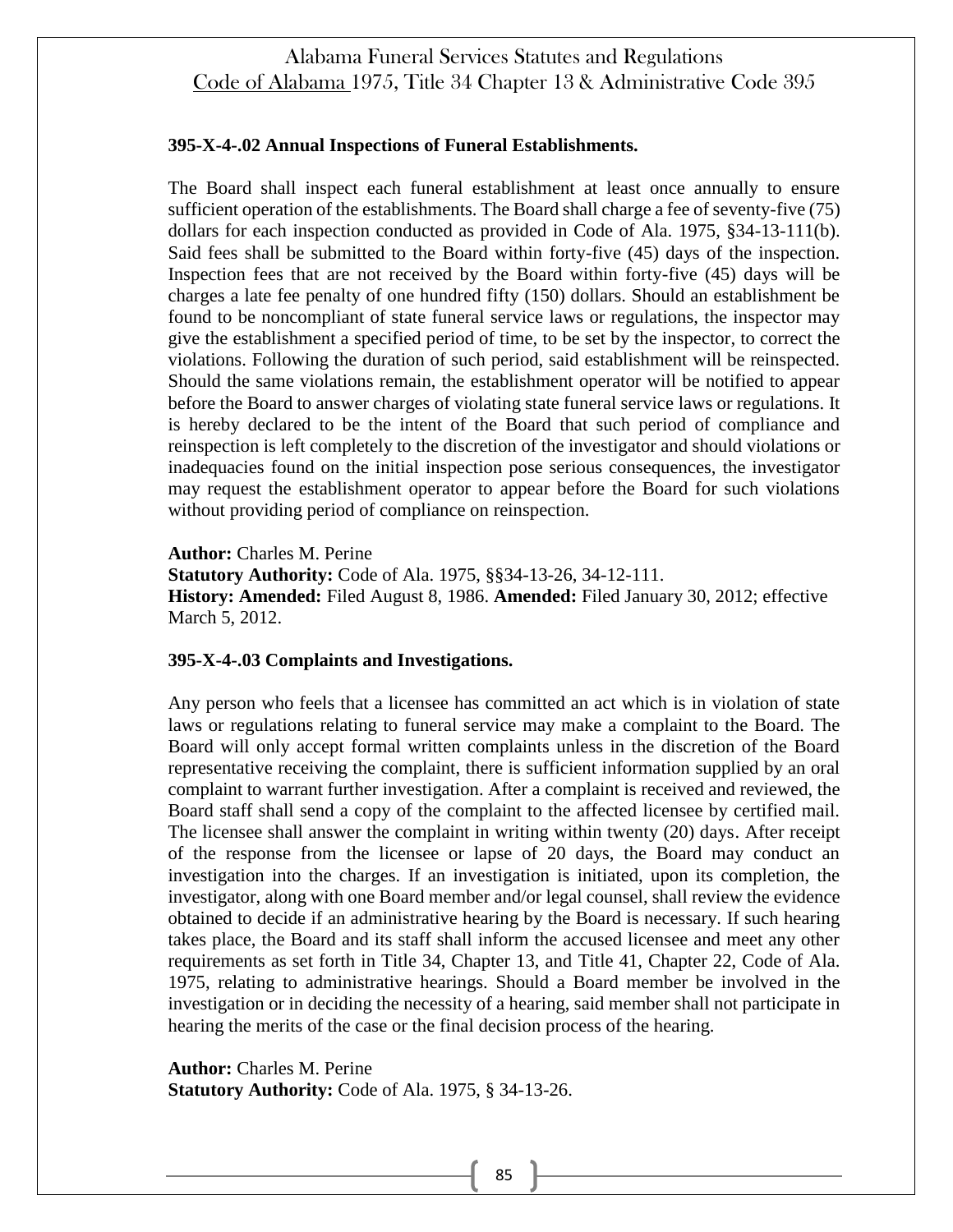**History:** Filed August 8, 1986. **Amended:** Filed January 30, 2012; effective March 5, 2012.

## **395-X-4-.04 Managing Funeral Director**

No funeral establishment shall be licensed except upon the basis of employing a managing funeral director whose physical residence address is within 75 miles of the physical address of the funeral establishment.

**Author:** Charles M. Perine **Statutory Authority:** Code of Ala. 1975, §§34-13-26, 34-13-112. **History: New Rule:** Filed July 14, 2017; effective October 27, 2017.

#### **395-X-4-.05 Business Cards**

If the business card of a funeral establishment contains the name of an individual, the individual's job title must be stated on the business card. If the job title stated on the business card is funeral director, embalmer, undertaker, mortician, cremationist, apprentice funeral director, apprentice embalmer, or any like title, the individual must hold a current license or certificate issued by the Board.

**Author:** Charles M. Perine **Statutory Authority:** Code of Ala. 1975, §§34-13-26, 34-13-110. **History: New Rule:** Filed July 14, 2017; effective October 27, 2017.

#### **395-X-4-.06 Records**

All records required under Title 34, Chapter 13 and by rule of the board shall remain on site of the funeral establishment and be promptly produced for inspection or investigation upon request by an agent of the board.

**Author:** Charles M. Perine **Statutory Authority:** Code of Ala. 1975, §§34-13-26. **History: New Rule:** Filed July 14, 2017; effective October 27, 2017.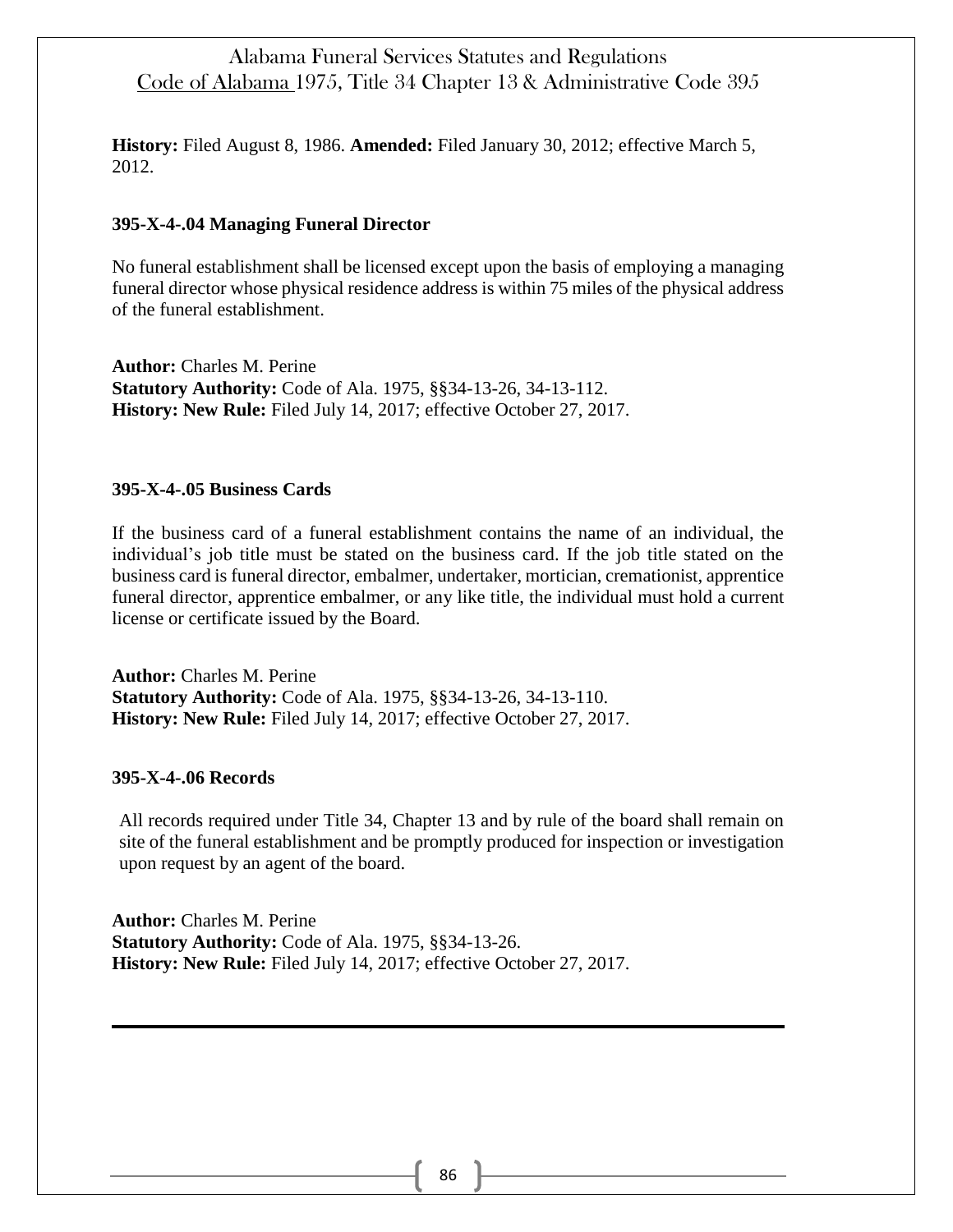# **CHAPTER 395**‐**X**‐**5 PAYMENTS TO THE BOARD**

## **TABLE OF CONTENTS**

#### **395**‐**X**‐**5**‐**.01 Payments to The Board**

#### **395**‐**X**‐**5**‐**.01 Payments to The Board.**

The Board will only accept cash, money orders, certified checks, and cashier's checks as payment if the issuer has previously issued a bad check to the Board.

There will be a \$30.00 fee for any returned or uncollectable check, in addition to the original amount of the check. Personal or business checks will be accepted as long as the said checks are collectable.

**Author:** Warren S. Higgins **Statutory Authority:** Code of Ala. 1975, §34‐13‐26. **History:** Filed April 6, 1983. Amended: Filed August 11, 2009; effective September 15, 2009.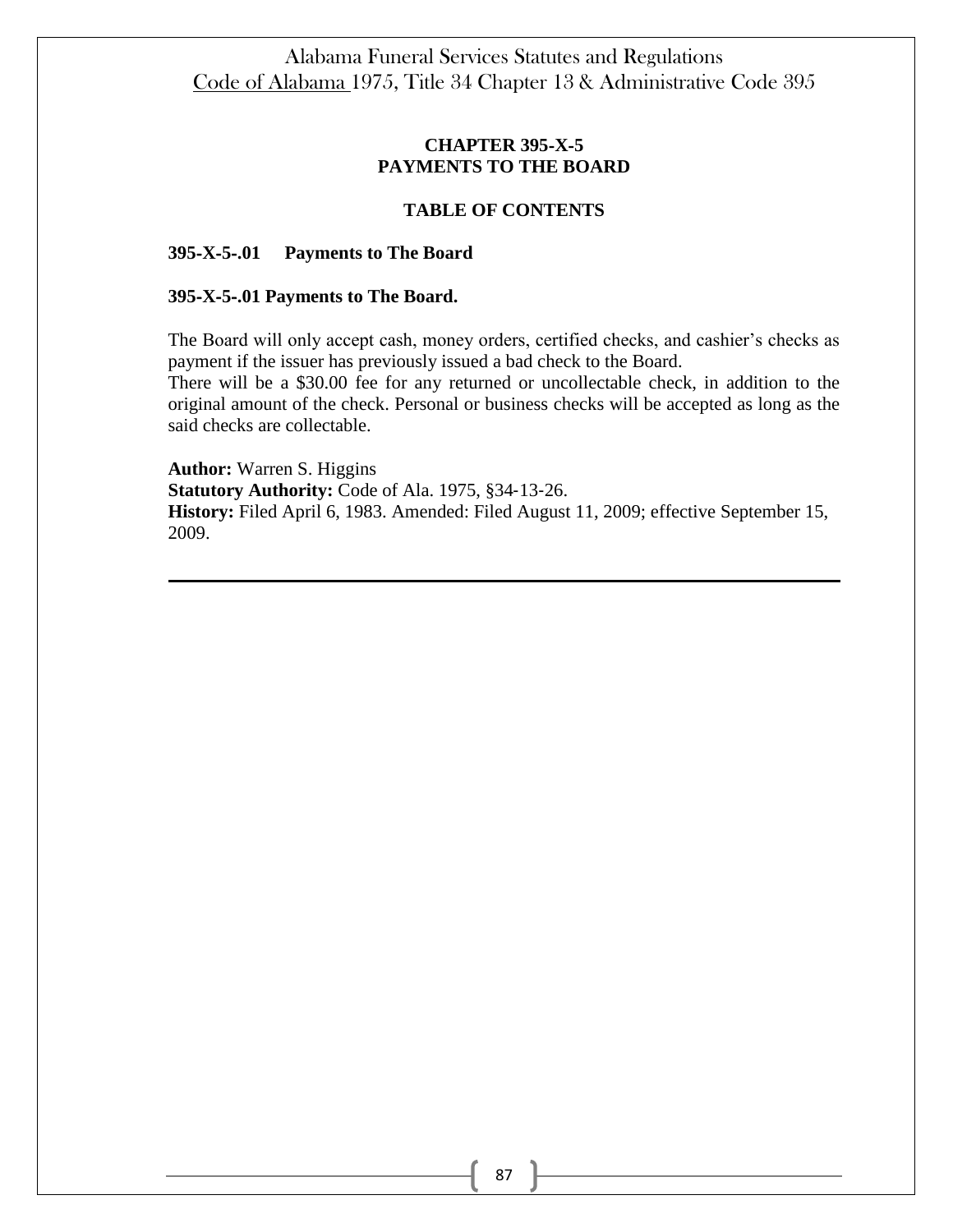## **CHAPTER 395-X-6 FUNERAL ESTABLISHMENT REQUIREMENTS**

#### **TABLE OF CONTENTS**

- **395-X-6-.01 Preparation Room**
- **395-X-6-.02 Display or Selection Room**
- **395-X-6-.03 Rest Rooms**
- **395-X-6-.04 General Interior**
- **395-X-6-.05 General Exterior**
- **395-X-6-.06 Embalming Records**
- **395-X-6-.07 Identification of Dead Human Bodies**
- **395-X-6-.08 Mortuary Services**
- **395-X-6-.09 Crematory**
- **395-X-6-.10 Crematory Holding Room**
- **395-X-6-.11 Refrigeration Unit**
- **395-X-6-.12 Combustible Cremation Container**
- **395-X-6-.13 Internal Identification System**
- **395-X-6-.14 Cremation Records.**
- **395-X-6-.15 Inspection Penalties**

#### **395-X-6-.01 Preparation Room.**

**(a).** The preparation room of a funeral establishment shall have at least:

1. One approved embalming table,

2. Operating embalming equipment,

3. All professional instruments necessary for embalming and the preparation of dead human bodies.

4. The walls and floors shall be non-porous for easy cleaning.

5. The preparation room shall be equipped with hot and cold running water,

6. A ventilation fan,

7. Container or receptacles for soiled linen, clothing, and waste disposal,

8. Devices for proper drainage and waste disposal.

**(b)**. A funeral establishment that has more than one location in this state is not required to maintain more than one preparation room for embalming, unless its locations are more than 25 miles from each other. The funeral establishment shall maintain at each of its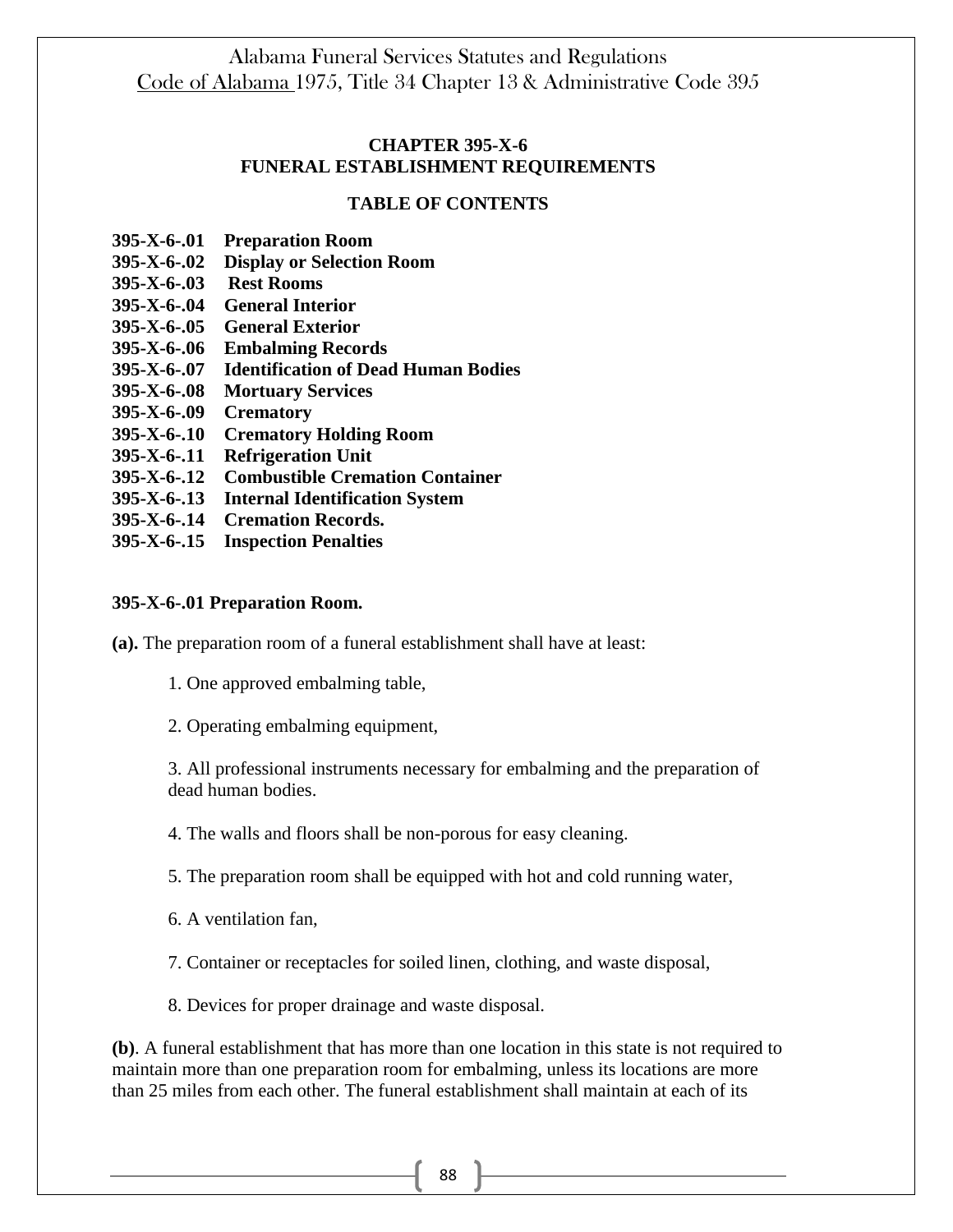locations a preparation or holding room which shall be adequately equipped for the holding and storage of dead human bodies. The holding room shall meet the following requirements:

- 1. The establishment must be under the same ownership as the embalming facility, and be within a 25 miles radius of the centralized embalming facility, and be located in this state.
- 2. The walls and floors shall be non-porous for easy cleaning.
- 3. The holding room shall be equipped with hot and cold running water,
- 4. The holding room shall be equipped with an aspirator, trocar, nasal tube aspirator, aspirating hoses, and adequate drainage.
- 5. Container or receptacles for soiled linen, or clothing, and waste disposal,
- 6. It shall have adequate lighting.

(c). All contents or items shall be kept clean of blood when not in use and at no time shall the preparation room or holding room be used as a storage area.

## **Author:** Charles M. Perine

**Statutory Authority:** Code of Ala. 1975, §§34-13-26, 34-13-113, 34-13-151. **History:** Filed July 31, 1984. **Amended:** Filed January 30, 2012; effective March 5, 2012. **Amended:** Filed June 6, 2014; effective July 11, 2014.

## **395-X-6-.02 Display or Selection Room.**

Each establishment shall have a selection or display room for persons to view available funeral merchandise or supplies. In addition to statutory requirements the display room shall be clean and neatly arranged and shall contain a stock of adult caskets and funeral supplies displayed in full size, cuts, photographs, or electronic images. Each funeral establishment shall have a card or brochure in each full-size and cut casket and a clear statement on each photograph and electronic image of a casket stating the unit price of that casket. At no time shall less than eight different adult full size caskets be on the premises.

**Author:** Charles M. Perine

**Statutory Authority:** Code of Ala. 1975, §§34-13-9, 34-13-26, 34-13-113. **History:** Filed July 31, 1984. **Amended:** Filed January 30, 2012; effective March 5, 2012. **Amended:** Filed June 6, 2014; effective July 11, 2014.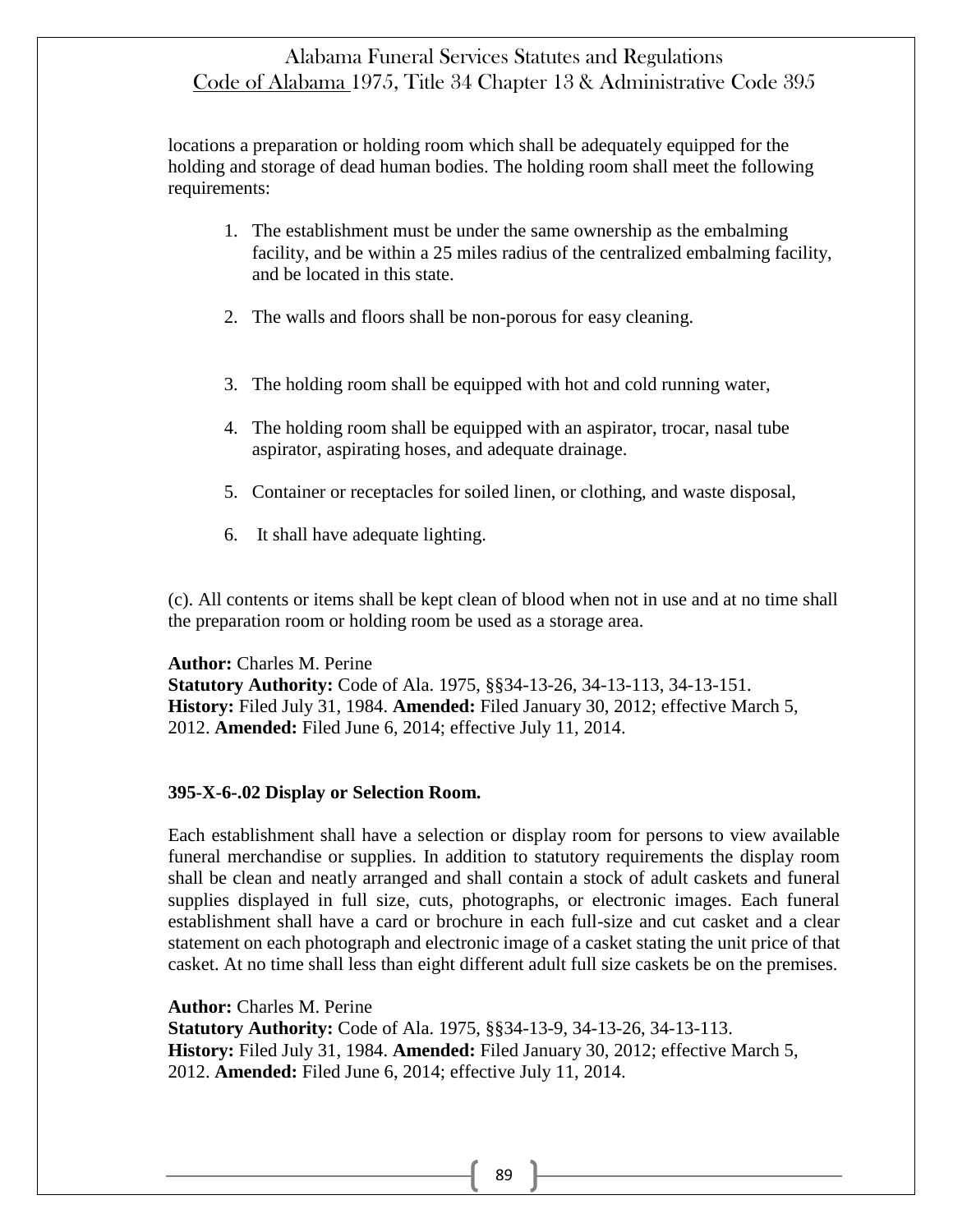## **395-X-6-.03 Rest Rooms.**

Each establishment shall have at least one public rest room. The rest room(s) shall have nonporous floors and clean walls and also shall be equipped with hot and cold running water, roll or disposable towels, and necessary lighting for adequate visibility. The rest room(s) shall not be used as a storage area for mops, brooms, or any other items.

**Author: Statutory Authority:** Code of Ala. 1975, §§34-13-26, 34-13-151. **History:** Filed July 31, 1984.

## **395-X-6-.04 General Interior.**

The interior of the establishment shall be maintained to assure that there are no rotten or deteriorated boards or flooring which would be subject to public travel. All outside openings shall be screened, covered, or otherwise sealed to prevent the entrance of insects or rodents. Any openings between the preparation room and public areas shall be sealed to prevent fumes from escaping into such areas. All public areas should be maintained to present a clean and attractive appearance which includes the repair and maintenance of all walls and floors which may have holes, scaling paint, or any other deterioration.

**Author: Statutory Authority:** Code of Ala. 1975, §§ 34-13-26, 34-13-151. **History:** Filed July 31, 1984.

## **395-X-6-.05 General Exterior.**

The exterior and immediate surroundings of the establishment should be maintained to assure that the premises be free of litter and debris and that all areas subject to public travel be free of objects or other matter which could cause possible injury. All roofing or overhead covering shall be maintained to prevent any leaks to the interior of the establishment.

**Author: Statutory Authority:** Code of Ala. 1975, §§ 34-13-26, 34-13-151. **History:** Filed July 31, 1984.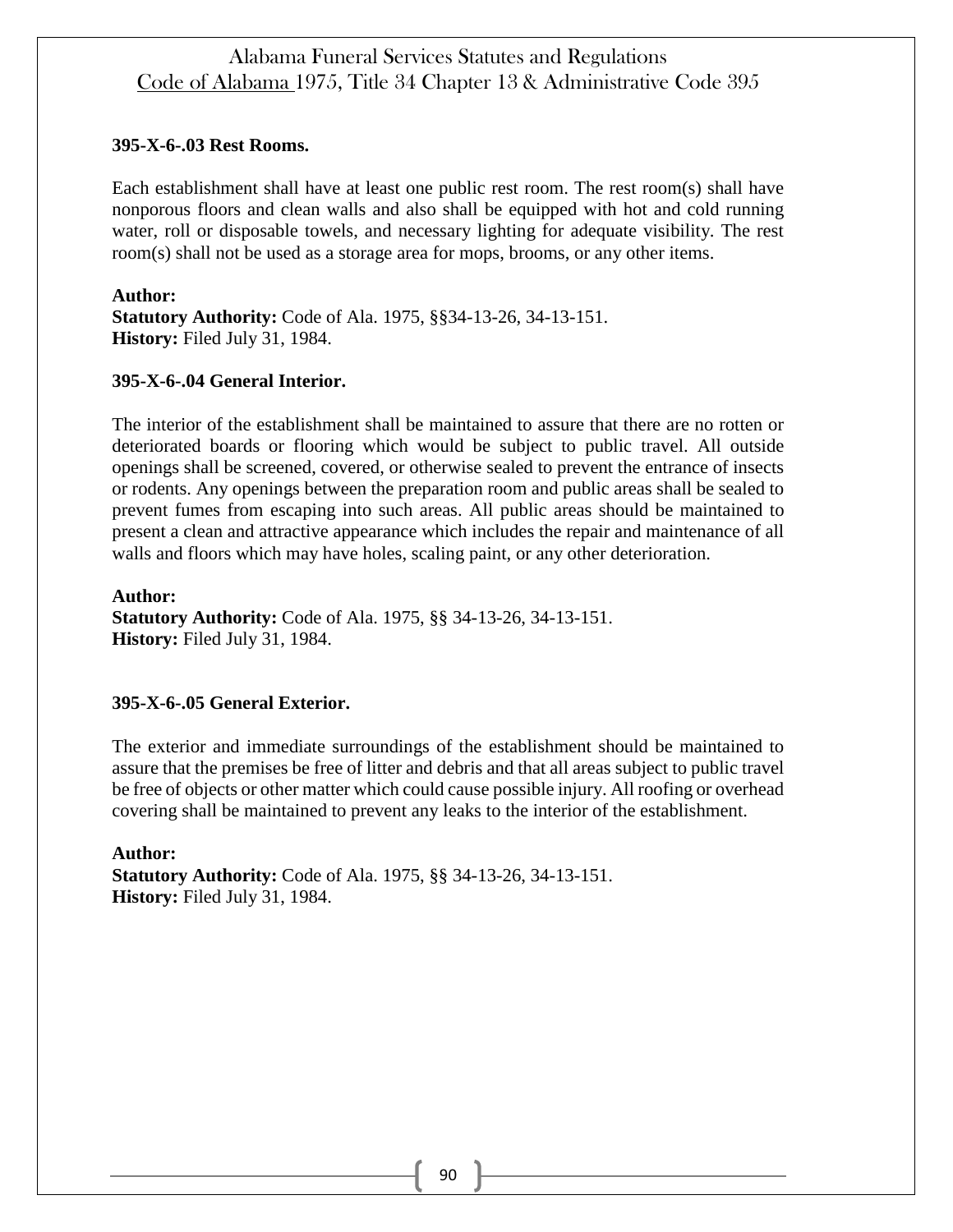#### **395-X-6-.06 Embalming Records.**

- (1) Embalming Log.
	- (a) Each funeral establishment in this state, beginning January 1, 1986, shall keep a record of each human dead body embalmed at said establishment and shall retain such record for a period of not less than four (4) years.
	- (b) The record may be in simple log form, but shall contain
		- 1.the name of the deceased
		- 2.date of embalming
		- 3.time embalming procedure began and ended
		- 4.the signature of the embalmer.
- (2) Embalming Authorization.
	- (a) In accordance with the Federal Trade Commission Funeral Rule, express consent must be obtained prior to embalming. The express consent must be documented and retained in the decedent's file. In addition to express consent, the funeral establishment must obtain written authorization for embalming from the authorizing agent during the funeral arrangement conference.
- (3) Said records may contain any additional information, at the discretion of the establishment, so long as it meets the aforementioned provisions. Embalming records will be checked during the annual inspection beginning fiscal year 1986- 87.

**Author:** Charles M. Perine

**Statutory Authority:** Code of Ala. 1975, § 34-13-26. **History:** Filed August 9, 1985. **Amended:** Filed July 14, 2017; effective October 27, 2017.

## **395-X-6-.07 Identification of Dead Human Bodies.**

In addition to the identification systems as provided in Section 22-19-5, Code of Ala. 1975, the Alabama Board of Funeral Service hereby provides:

- (1) A non-detachable ankle bracelets is deemed as the approved method of identification of dead human bodies in the possession or custody of a funeral establishment in this state.
- (2) The non-detachable ankle bracelet may contain any information at the discretion of the establishment in addition to the following required information the concerning the deceased:
	- (a) First and last name
	- (b) Date of Death
	- (c) Name of Funeral Establishment

91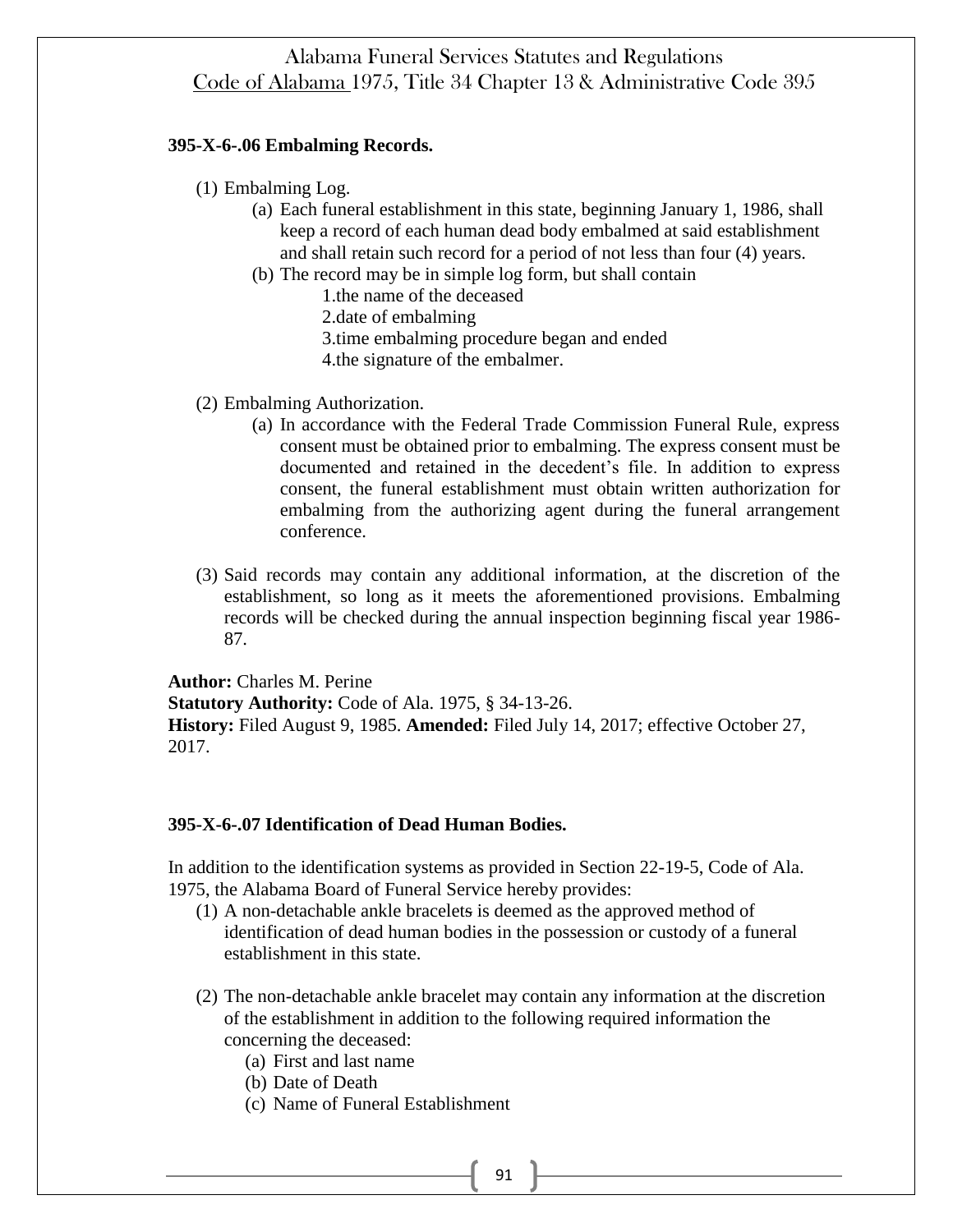**Author:** Charles M. Perine **Statutory Authority:** Code of Ala. 1975, §34-13-26. **History: New Rule:** Filed August 11, 2009; effective September 15, 2009. **Amended:** Filed July 14, 2017; effective October 27, 2017.

#### **395-X-6-.08 Mortuary Services.**

Each Mortuary Service establishment shall meet and comply with all provisions section 395-X-6-.01, 395-X-6-.04, 395-X-6-.05, 395-X-6-.06 and 395-X-6-.07 of this chapter and Title 34, Chapter 13, Code of Ala. 1975, relating to mortuary services.

**Author:** Charles M. Perine **Statutory Authority:** Code of Ala. 1975, §§34-13-26, 34-13-113(C). **History: New Rule:** Filed January 30, 2012; effective March 5, 2012.

#### **395-X-6-.09 Crematory**

- (1) A funeral establishment that begin operating a crematory on or after October 1, 2017, shall comply with Title 34, Chapter 13, Code of Ala. 1975 and Alabama Administrative Code 395.
- (2) A funeral establishment operating a crematory in this state before October 1, 2017 shall comply with Title 34, Chapter 13, Code of Ala. 1975 and Alabama Administrative Code 395, if any of the following occur:
	- (a) Major structural renovation are made to the crematory facility that includes the addition of square footage or redesign of the facility.
	- (b) Installation of an additional cremation chamber or the relocation of an existing chamber.
	- (c) The establishment closes and reopens.

(3) The cremation chamber must be:

- (a) Reasonable clean and free of excessive residue
- (b) Fully operational with a working thermostat

**Author:** Charles M. Perine **Statutory Authority:** Code of Ala. 1975, §§34-13-26, 34-13-120. **History: New Rule:** Filed July 14, 2017; effective October 27, 2017.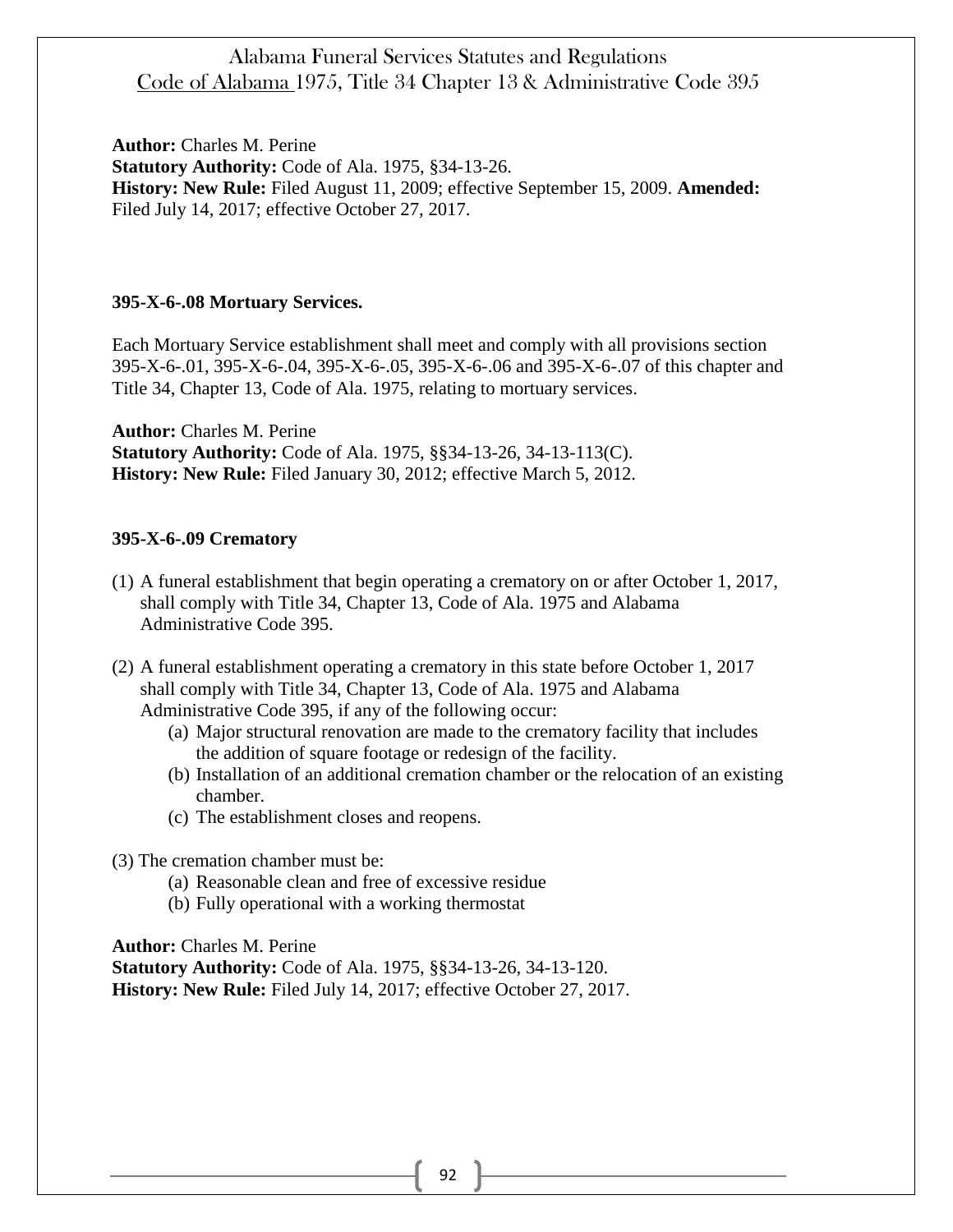## **395-X-6-.10 Crematory Holding Room**

(1) The holding room within a crematory facility for the retention of human remain before cremation and cremated remains after cremation shall be a minimum of 100 square feet.

(2) The holding room shall be secured by a locking door(s) with signs indicating "Employees Only".

(3) The walls and floors shall be non-porous for easy cleaning.

(4) The holding shall a container or receptacle for soiled linen, or clothing, and waste disposal.

(5) It shall have adequate lighting.

(6) All contents or items shall be kept clean of blood and at no time shall the holding room be used as a storage area.

(7) Any openings between the holding room and public areas shall be sealed to prevent odors from escaping into such areas.

(8) Human remains shall never be stacked or placed upon other human remains. For this rule stacked shall mean in direct contact one on top of the other.

**Author:** Charles M. Perine **Statutory Authority:** Code of Ala. 1975, §§34-13-26, 34-13-120. **History: New Rule:** Filed July 14, 2017; effective October 27, 2017.

## **395-X-6-.11 Refrigeration Unit**

(1) Refrigeration units for the storage of human remains in a crematory facility shall:

- (a) Hold a minimum 3 human remains.
- (b) Maintain a constant temperature between 35 degrees to 45 degrees Fahrenheit at all times.
- (2) Human remains shall never be stacked or placed upon other human remains. For this rule stacked shall mean in direct contact one on top of the other.

**Author:** Charles M. Perine **Statutory Authority:** Code of Ala. 1975, §§34-13-26, 34-13-120. **History: New Rule:** Filed July 14, 2017; effective October 27, 2017.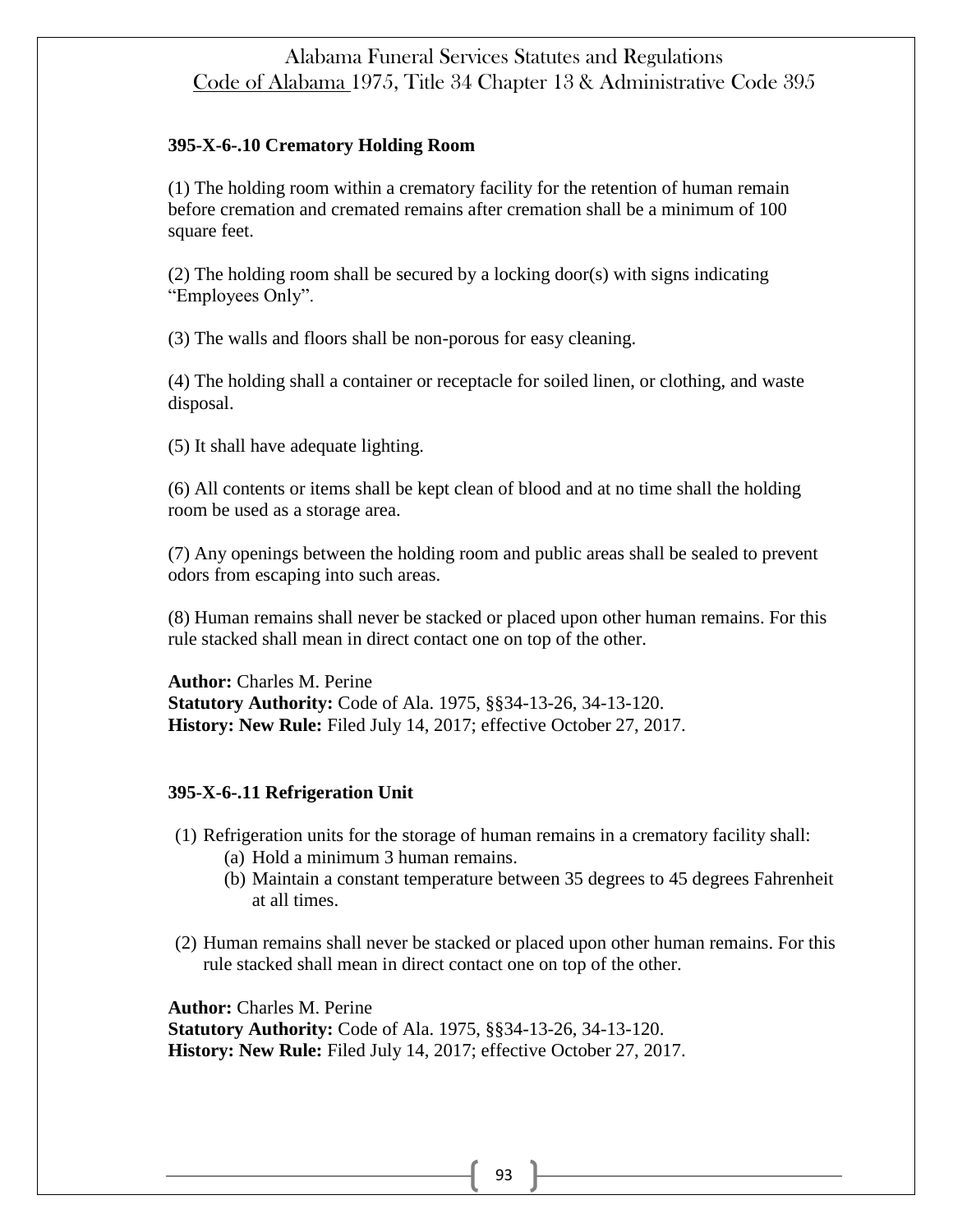## **395-X-6-.12 Combustible Cremation Container**

- (1) All human remains shall be cremated in a combustible container that provides a complete covering of the remains.
- (2) Human remains to be cremated shall be immediately placed in or delivered to the crematory in a combustible container marked with the following identifying information directly on the container:
	- (a) First and last name
	- (b) Date of Death
	- (c) Name of Funeral Establishment

**Author:** Charles M. Perine **Statutory Authority:** Code of Ala. 1975, §§34-13-26, 34-13-121. **History: New Rule:** Filed July 14, 2017; effective October 27, 2017.

## **395-X-6-.13 Internal Identification System**

- (1) The approved method of internal identification for human remains to be cremated at a crematory shall be metal tags containing the following information:
	- (a) Crematory Name
	- (b) Identification Number
- (2) The metal tag shall be present with the remains through-out all phases of the cremation process.
	- (a) When the human remains are present in the cremation chamber the assigned metal tag may be inside the chamber or attached to the outside of the chamber.
- (3) Following the completion of the cremation process the metal tag shall be secured in the following manner:
	- (a) If the cremated remains are placed in a temporary container, then the metal tag shall be secured to the outside of the inner plastic bag containing the cremains.
	- (b) If the cremated remains are placed into a permanent receptacle, then the metal tag shall be placed inside of the receptacle.
- (4) Cremated remains that have been divided into multiple receptacles with written consent from the authorizing agent shall be labeled with identifying information of the deceased.

**Author:** Charles M. Perine **Statutory Authority:** Code of Ala. 1975, §§34-13-26, 34-13-121. **History: New Rule:** Filed July 14, 2017; effective October 27, 2017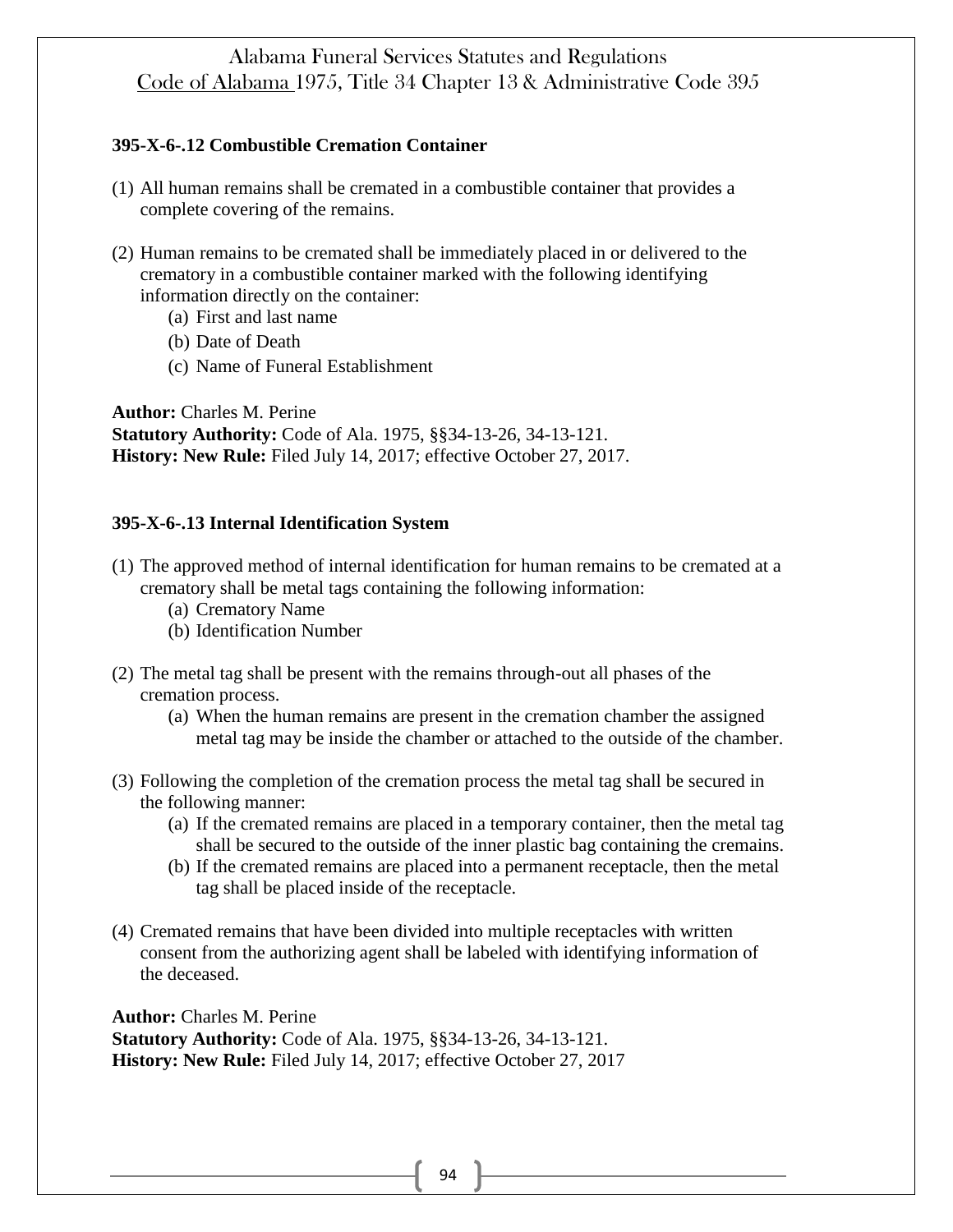## **395-X-6-.14 Cremation Records.**

(1) Cremation Log.

- (a) The cremation log shall be in simple log form containing:
	- 1.The name of the deceased
	- 2.Internal identification number
	- 3.Date of cremations
	- 4.Start time and end time of cremation
	- 5.Cremation preformed for
	- 6.Disposition of Cremains
	- 7.The signature of the cremationist.

(2) Cremation Authorization.

- (a) The cremation authorization form must contain:
	- 1.The name of the Crematory performing the cremation.
	- 2.The name of the funeral home the cremation is being performed for.
	- 3.Identifying information of the deceased including: Name, date of birth,

date of death, age, place of death, time of death,

- 4.Mechanical or artificial implants
- 5.Authorizing agent(s) signatures and relationships to the deceased.
- 6.Disposition of cremated remains.
- 7.Party to receive cremated remains
- 8.Signature and title of funeral home representative
- 9.Signature for receipt of cremated remains.
- (b) Funeral establishments arranging cremations must use the cremation authorization form of the crematory where the cremation will be performed.
- (3) Said records may contain any additional information, at the discretion of the establishment, as long as it meets the aforementioned provisions.

**Author:** Charles M. Perine

**Statutory Authority:** Code of Ala. 1975, §§34-13-26, 34-13-120, 34-13-121. **History: New Rule:** Filed July 14, 2017; effective October 27, 2017.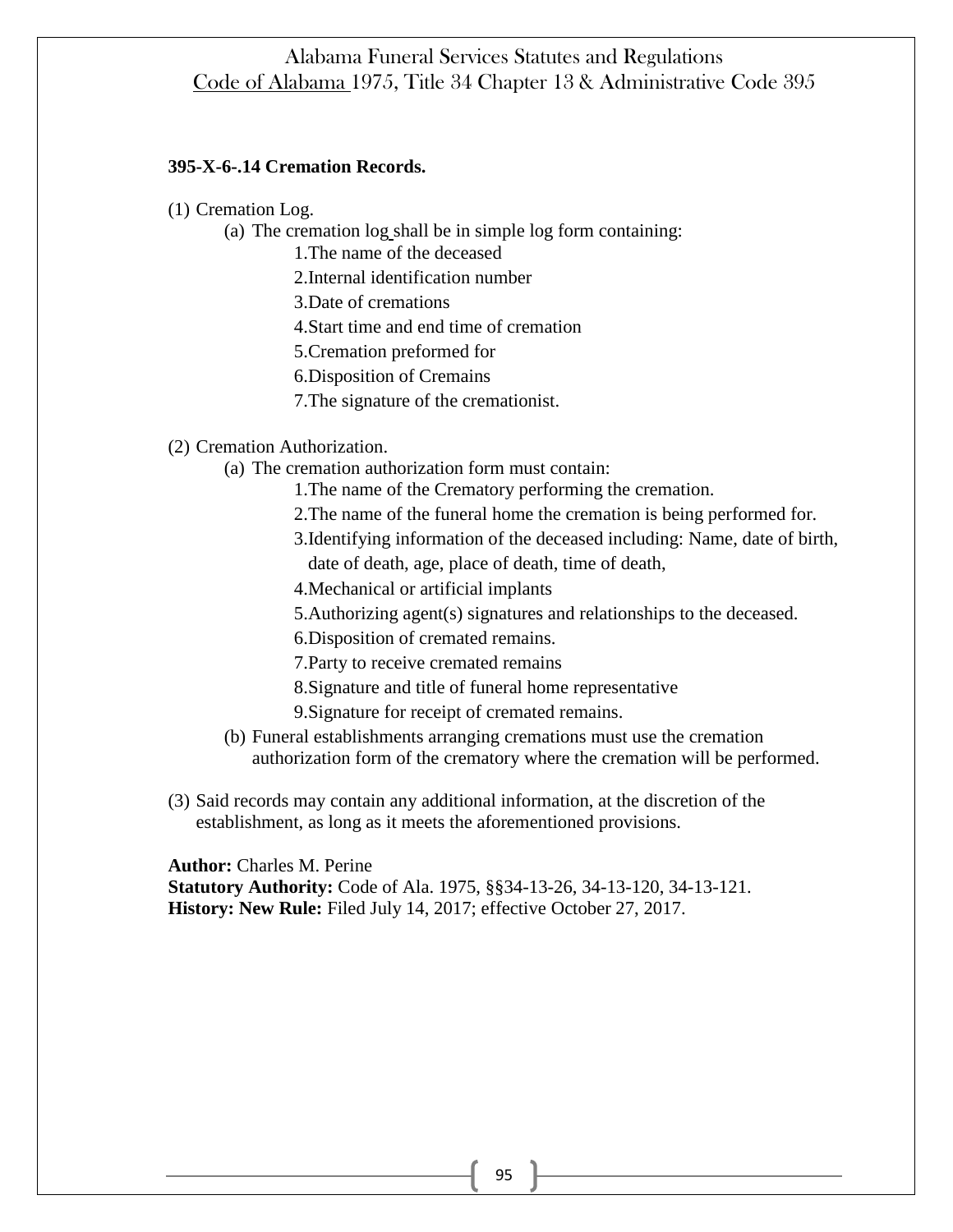## **395-X-6-.15 Inspection Penalties**

(a). Any violation under this section is a violation of minimum standards and a threat to the health, safety, and welfare of the public. A funeral establishment or mortuary service licensed by the board shall pay a fine to the board for each violation of this section. If the inspector or a representative of the board finds a violation during an inspection, he or she may immediately issue a citation listing each violation and fine or submit the matter to the board in accordance with the administrative procedures act. After a citation, has been issued, the licensee shall either pay the amount of the fine to the board or submit a written request for an administrative hearing before the board. A request for an administrative hearing before the board shall be received by the board not later than 30 calendar days after the day the citation is issued. Failure to either pay the fine or timely request an administrative hearing before the board shall cause additional disciplinary action to be taken against the licensee. The requirements for inspections and the citation fines for violations under this section are as follows:

| Minimum Standards                                                                                                                                                                                                                                                                                                | Fine for Violating                                   |
|------------------------------------------------------------------------------------------------------------------------------------------------------------------------------------------------------------------------------------------------------------------------------------------------------------------|------------------------------------------------------|
| 1. Licenses                                                                                                                                                                                                                                                                                                      |                                                      |
| A license issued under this chapter shall be current and on<br>a.<br>public display in an area not restricted from the public<br>travel.                                                                                                                                                                         | \$200.00                                             |
| b. Each license issued under this chapter shall be displayed in<br>the place of business or employment of the licensee.                                                                                                                                                                                          | \$100.00                                             |
| 2.<br><b>Selection Room</b>                                                                                                                                                                                                                                                                                      |                                                      |
| Each funeral establishment shall have a clean and neatly<br>a.<br>arranged selection or display room containing a stock of<br>adult caskets and funeral supplies displayed in full size,<br>cuts, photographs, or electronic images of caskets for<br>persons to view available funeral merchandise or supplies. | \$200.00                                             |
| b. At no time shall less than eight different adult full-size                                                                                                                                                                                                                                                    | \$300.00 per casket                                  |
| caskets be on the premises of the funeral establishment.                                                                                                                                                                                                                                                         | below the minimum                                    |
| Each funeral establishment shall have a card or brochure in<br>$\mathbf{c}$ .<br>each full-size and cut casket and on each photograph and<br>electronic image of a casket stating the unit price of that<br>casket.                                                                                              | \$100.00 per casket<br>without a card or<br>brochure |
| <b>Rest Room</b><br>3.                                                                                                                                                                                                                                                                                           |                                                      |
| Each funeral establishment shall have at least one public<br>a.<br>rest room. Each rest room shall have a nonporous floor,<br>clean walls, and shall be equipped with hot and cold<br>running water, roll or disposable towels or an electronic<br>hand dryer, and necessary lighting for adequate visibility.   | \$100.00                                             |
| No public rest room shall be used as a storage area for<br>b.<br>mops, brooms, or any other such items.                                                                                                                                                                                                          | \$100.00                                             |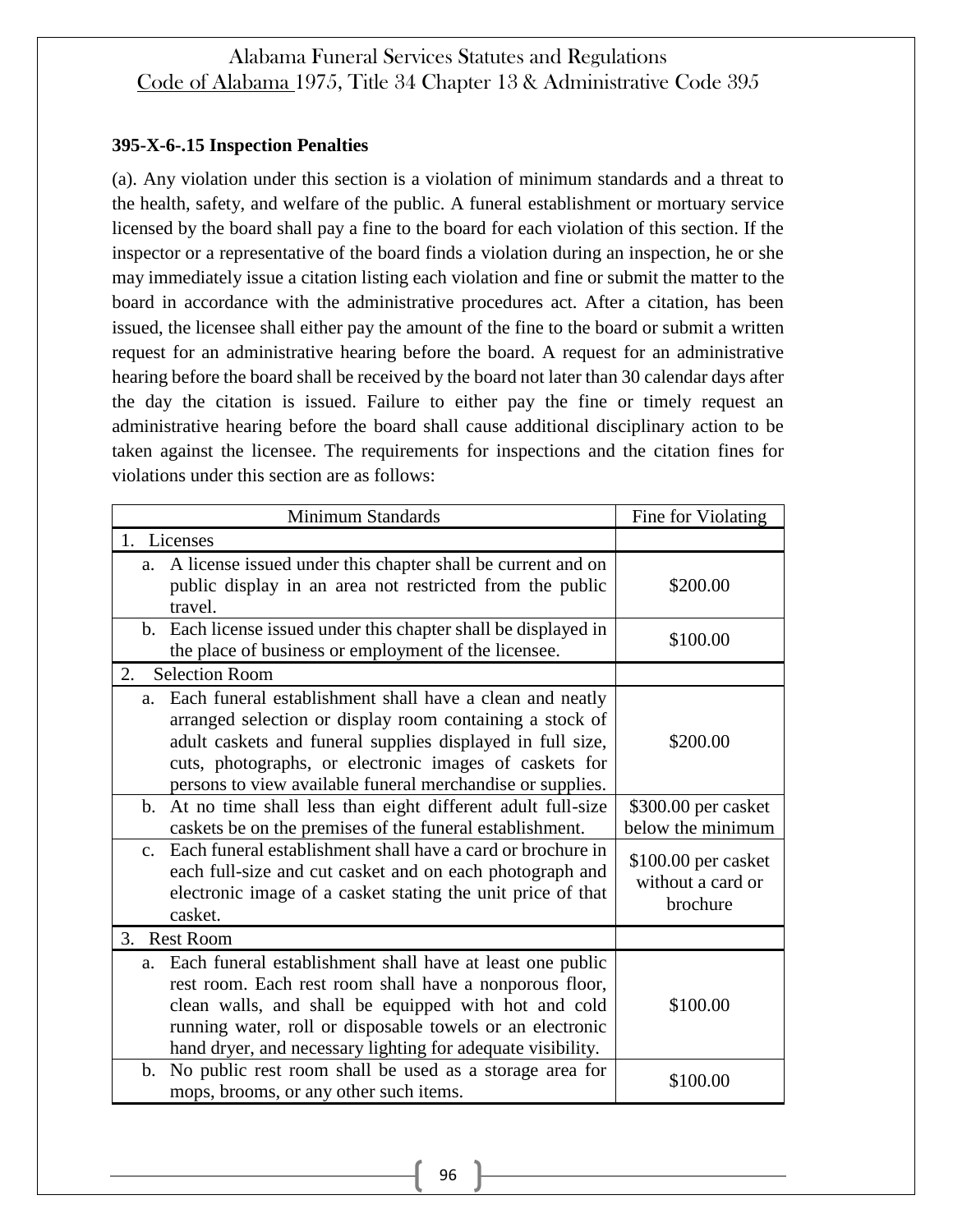| Preparation Room / Branch Location<br>4.                                                                               |                   |
|------------------------------------------------------------------------------------------------------------------------|-------------------|
| One approved embalming table<br>1.                                                                                     | \$200.00          |
| $\overline{ii}$ .<br>Correctly operating embalming equipment                                                           | \$200.00          |
| iii.<br>A selection of all professional equipment necessary for<br>embalming.                                          | \$200.00          |
| Nonporous floors and walls.<br>iv.                                                                                     | \$200.00          |
| Hot and cold running water.<br>V.                                                                                      | \$100.00          |
| A working ventilation fan.<br>vi.                                                                                      | \$200.00          |
| A suitable container for waste disposal.<br>vii.                                                                       | \$100.00          |
| viii.<br>A suitable container for soiled linen or clothing                                                             | \$100.00          |
| Proper drainage.<br>$\overline{1}X$ .                                                                                  | \$200.00          |
| Embalming room and its contents are kept clean of<br>Х.                                                                |                   |
| blood when not in use.                                                                                                 | \$200.00          |
| At no time shall the preparation room be used as a<br>xi.                                                              |                   |
| storage area.                                                                                                          | \$100.00          |
| Aspirator, trocar, nasal tube aspirator, aspirating hoses.<br>xii.                                                     | \$200.00          |
| 5. Embalming Record                                                                                                    |                   |
| a. Each funeral establishment in the state shall keep a current                                                        |                   |
| record of each human dead body embalmed at the                                                                         |                   |
| establishment and shall retain such record for a period of                                                             |                   |
| not less than four years. The record may be in simple log                                                              | \$200.00          |
| form and shall contain the name of the deceased, the date                                                              |                   |
| of embalming, the time the embalming procedure began                                                                   |                   |
| and ended, and the signature of the embalmer.                                                                          |                   |
| 6. Identification of Dead Human Bodies                                                                                 |                   |
|                                                                                                                        |                   |
| a. Each funeral establishment shall comply with Section 22-<br>19-5 and 395-X-6-.07 by affixing a non-detachable ankle |                   |
| bracelet with identifying information to each dead human                                                               | \$100.00 per body |
| body in the possession or custody of the funeral                                                                       | not identified    |
| establishment.                                                                                                         |                   |
| 7. General Interior                                                                                                    |                   |
|                                                                                                                        |                   |
| There are no rotten or deteriorated floor boards or flooring<br>a.<br>which is subject to public travel.               | \$100.00          |
| All outside openings are screened, covered, or otherwise<br>b.                                                         |                   |
| sealed to prevent the entrance of insects or rodents.                                                                  | \$100.00          |
| Any openings between the preparation room and public<br>c.                                                             |                   |
| areas are sealed to prevent fumes from escaping into those                                                             | \$100.00          |
| public areas.                                                                                                          |                   |
| All public areas are well maintained with a clean and<br>d.                                                            |                   |
| attractive appearance including the repair and proper                                                                  |                   |
| maintenance of all walls, ceilings, and floors and the                                                                 | \$200.00          |
| absence of holes, scaling paint, or any other deterioration.                                                           |                   |
| <b>General Exterior</b><br>8.                                                                                          |                   |
| The premises are free of litter and debris.<br>a.                                                                      | \$200.00          |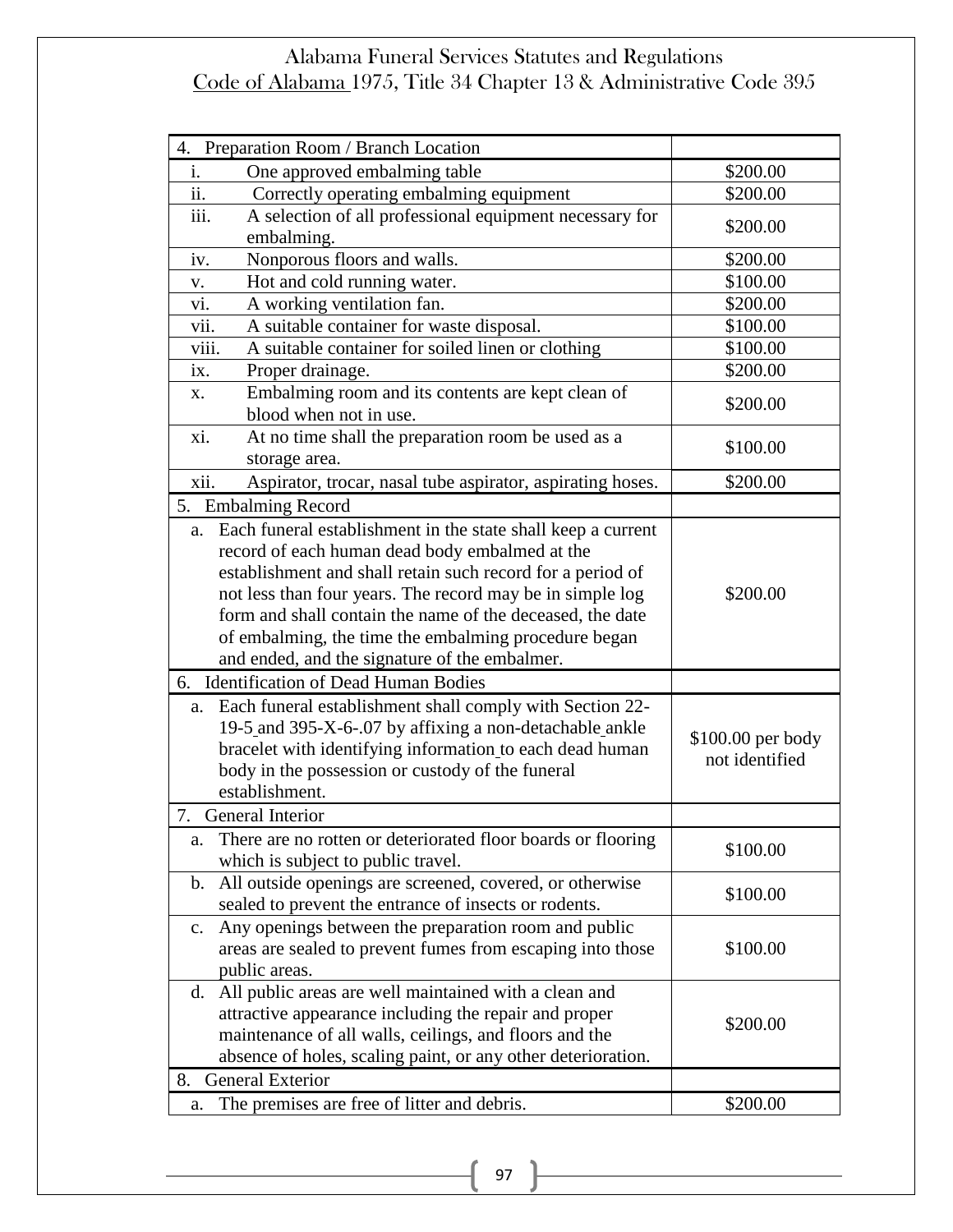| b. All areas subject to public travel are free of objects or<br>other matter which could cause possible injury.                                                                                       | \$200.00                                               |
|-------------------------------------------------------------------------------------------------------------------------------------------------------------------------------------------------------|--------------------------------------------------------|
| All roofing or overhead coverings are well maintained to<br>$c_{\cdot}$<br>prevent any leaks to the interior of the funeral<br>establishment.                                                         | \$200.00                                               |
| 9. Hearse or Funeral Coach                                                                                                                                                                            |                                                        |
| a. One operating and properly licensed funeral coach or<br>hearse, equipped for transporting human remains in a casket<br>or urn, on the premises.                                                    | \$300.00                                               |
| b. Mortuary Service must have at least one operating and<br>properly licensed motor vehicle, equipped for transporting<br>human remains in a casket or urn.                                           | \$300.00                                               |
| 10. Access                                                                                                                                                                                            |                                                        |
| a. Each funeral establishment shall allow reasonable access<br>to the board, or an authorized agent or representative of the<br>board, for inspecting the facilities of the funeral<br>establishment. | \$400.00                                               |
| 11. Crematory Facilities                                                                                                                                                                              |                                                        |
| (a) Clean, Orderly and Sanitary                                                                                                                                                                       | \$100.00                                               |
| (b) Nonporous floors                                                                                                                                                                                  | \$200.00                                               |
| (c) Hot and cold running water.                                                                                                                                                                       | \$100.00                                               |
| (d) Operating processing equipment                                                                                                                                                                    | \$200.00                                               |
| (e) Operational Ventilation unit in conjunction with<br>processer                                                                                                                                     | \$200.00                                               |
| (f) Necessary equipment and supplies to complete the<br>cremation process                                                                                                                             | \$200.00                                               |
| (g) Combustible Container being used                                                                                                                                                                  | \$200.00 per body not<br>in a combustible<br>container |
| (h) Combustible Container present                                                                                                                                                                     | \$200.00                                               |
| (i) Identifying information on Combustible Container                                                                                                                                                  | \$100.00 per<br>container not<br>identified            |
| (j) Operable Refrigeration system within the required<br>constant temperature                                                                                                                         | \$200.00                                               |
| (k) Metal Tags with identifying information                                                                                                                                                           | \$300.00                                               |
| (1) Are Containers containing cremains properly identified                                                                                                                                            | \$200.00 per                                           |
|                                                                                                                                                                                                       | container                                              |
| 12. Cremation Chamber                                                                                                                                                                                 |                                                        |
| (a) Reasonable clean and free of excessive residue                                                                                                                                                    |                                                        |
|                                                                                                                                                                                                       | \$100.00                                               |
| 13. Record                                                                                                                                                                                            |                                                        |
| (a) Crematory Operator Certificates Posted                                                                                                                                                            | \$100.00                                               |
| (b) Cremation Authorization meets requirements<br>(c) State ID Forms being completed                                                                                                                  | \$500.00                                               |